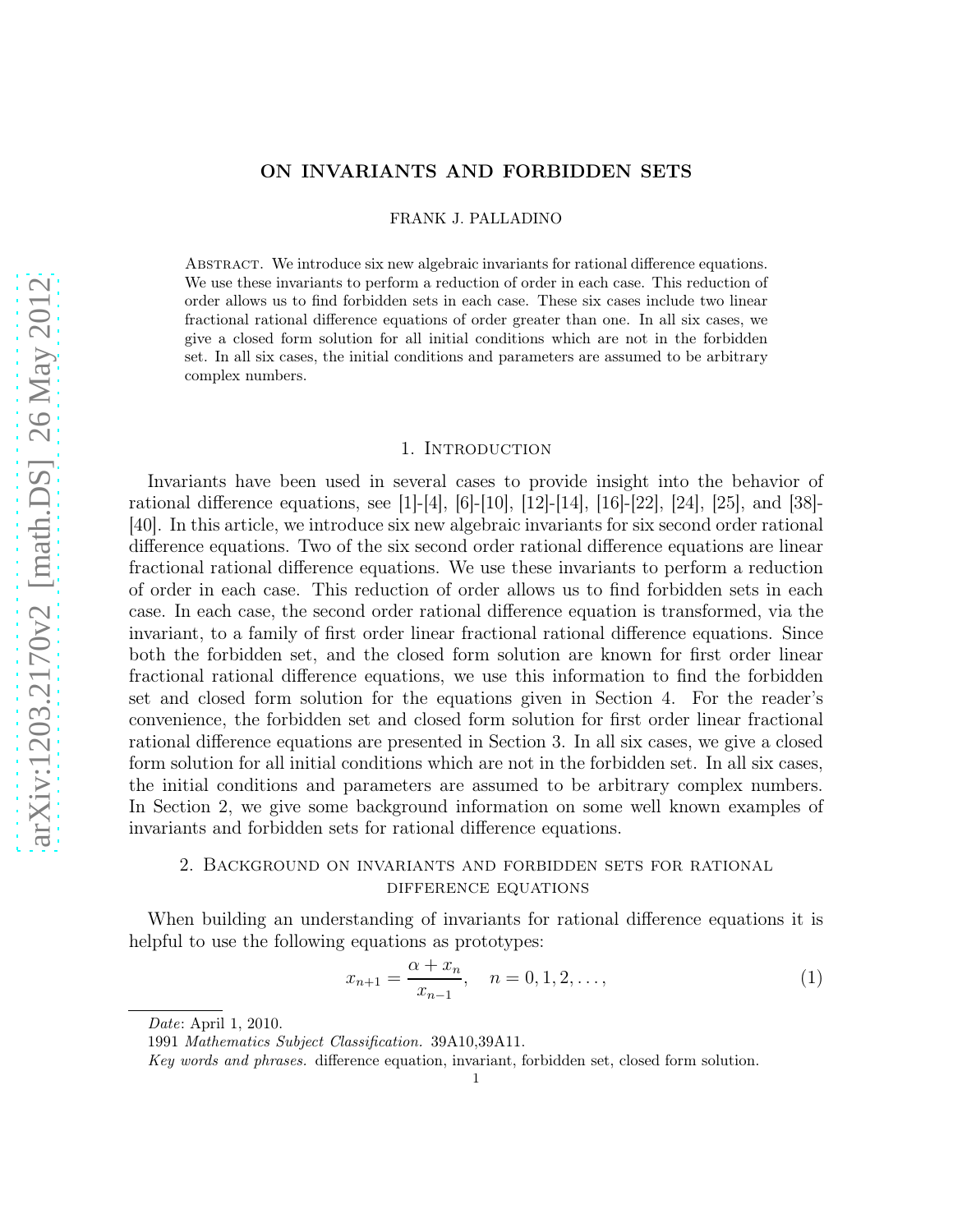### 2 FRANK J. PALLADINO

$$
x_{n+1} = \frac{\alpha + x_n + x_{n-1}}{x_{n-2}}, \quad n = 0, 1, 2, \dots,
$$
 (2)

with  $\alpha > 0$  and positive initial conditions. Equation (1) is known by the cognomen Lyness' equation. Equation (2) is known by the cognomen Todd's equation and has also been referred to as the third order Lyness' recurrence, see for example [\[8\]](#page-24-0). Equations (1) and (2) are discussed in the following references: [2], [4], [6]-[8], [12], [13], [15]-[26], and [38]-[40]. In [\[19\]](#page-24-1) it is first shown for Equations (1) and (2) that we have an algebraic invariant in each case, particularly for Equation (1) we have:

$$
(\alpha + x_{n-1} + x_n) \left(1 + \frac{1}{x_{n-1}}\right) \left(1 + \frac{1}{x_n}\right) = constant.
$$

For Equation (2) we have the algebraic invariant,

$$
(\alpha + x_{n-2} + x_{n-1} + x_n) \left(1 + \frac{1}{x_n}\right) \left(1 + \frac{1}{x_{n-1}}\right) \left(1 + \frac{1}{x_{n-2}}\right) = constant.
$$

Now, in the case of Equation (1), it has been shown in the unpublished paper of Zeeman [\[40\]](#page-25-0) that the map induced by Equation (1) is conjugated to a rotation. Moreover, in [\[8\]](#page-24-0), it has been shown that the three dimensional case given by Equation (2) is also conjugated to a rotation. It has been shown, see [\[40\]](#page-25-0) and [\[8\]](#page-24-0), that in both Equations (1) and (2), the phase space of the associated dynamical system is foliated by invariant curves. These invariant curves, which comprise the leaves of the foliation, are algebraic curves which degenerate into isolated points in some places.

The Lyness invariants can be generalized for the following  $k^{th}$  order rational difference equation, sometimes called the  $k^{th}$  order Lyness equation:

$$
x_{n+1} = \frac{\alpha + \sum_{i=0}^{k-1} x_{n-i}}{x_{n-k}}, \quad n = 0, 1, 2, .... \tag{3}
$$

with  $\alpha \geq 0$  and positive initial conditions. With this generalization we obtain the following algebraic invariant:

$$
\left(\prod_{i=0}^k \left(\frac{1}{x_{n-i}} + 1\right)\right)\left(\alpha + \sum_{i=0}^k x_{n-i}\right) = constant.
$$

Significant work has been done on this equation, see for example [\[3\]](#page-24-2) and [\[10\]](#page-24-3). Further invariants are given in  $|12|$  for k sufficiently large. Recently geometric objects have been used effectively to obtain information about rational difference equations with invariants. A good example of this is the use of the Lie symmetry of the associated map by A. Cima, A. Gasull, and V. Mañosa in [\[8\]](#page-24-0) and [\[9\]](#page-24-5). Another technique, which makes use of algebraic geometry, can be found in [\[17\]](#page-24-6).

The forbidden set of a rational difference equation is the set of initial conditions which eventually map to a singularity. Finding such sets has become a topic of recent interest in the literature, see for example [5], [11], [27]-[37]. Few techniques for determining forbidden sets are known. One such technique is the use of a semiconjugate factorization, see [29], [30], [32], and [34]-[37] for more on this topic. In Section 4, we will find invariants for the given second order difference equations which allow us to perform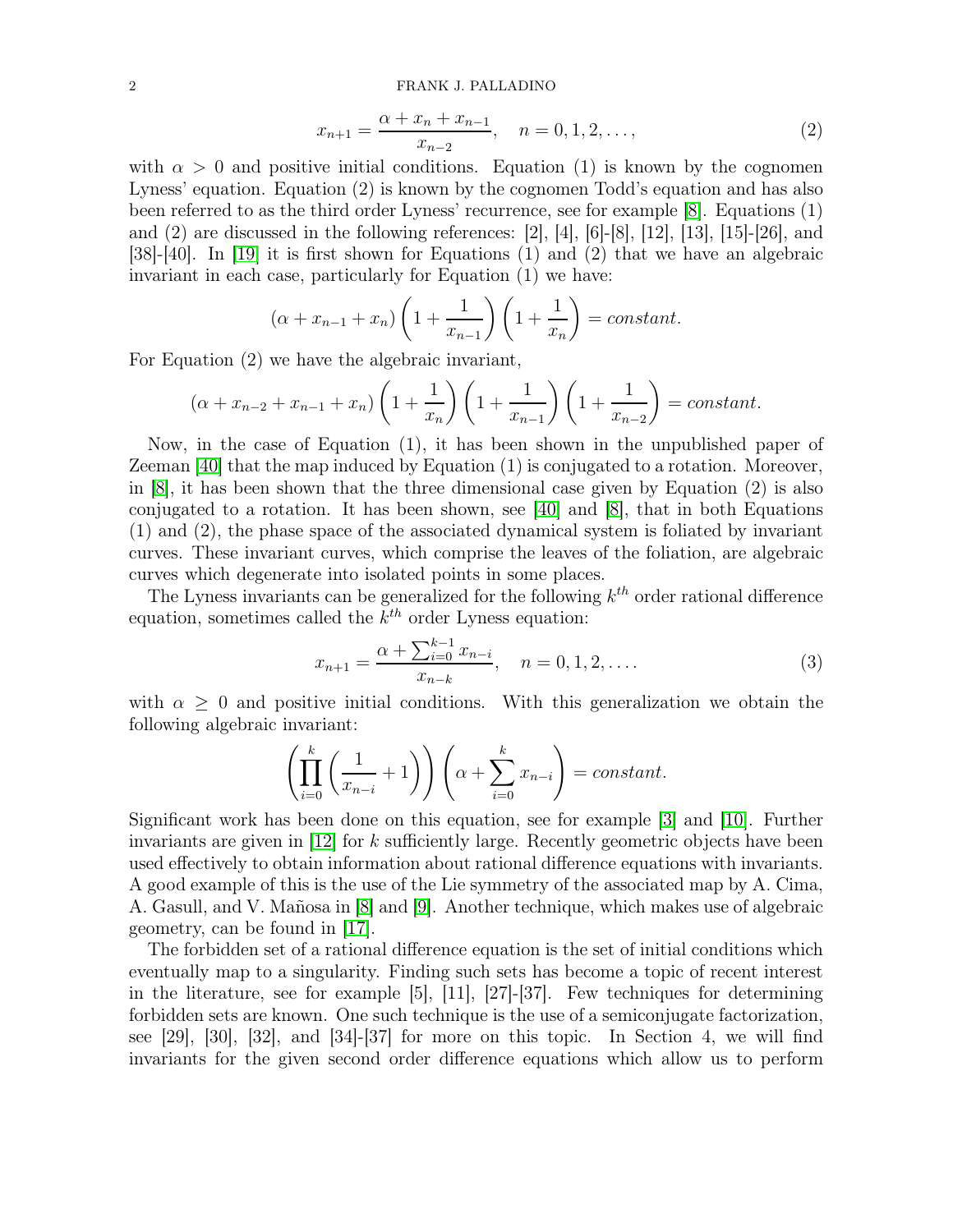a reduction of order in each case. In each case, the second order rational difference equation is transformed, via the invariant, to a family of first order linear fractional rational difference equations. Since the forbidden set and closed form solution is known for first order linear fractional rational difference equations, we use this information to find the forbidden set and closed form solution for the equations given in Section 4. For the reader's convenience, the forbidden set and closed form solution for first order linear fractional rational difference equations are presented in Section 3.

## 3. The Riccati Difference Equation

In this section, we briefly summarize the known results on the Riccati difference equation, see [\[14\]](#page-24-7), [\[16\]](#page-24-8) and [\[21\]](#page-24-9). The branch cut for the complex square root will be taken to be the negative real numbers for the remainder of the article.

**Theorem 1.** Consider the rational difference equation

$$
x_{n+1} = \frac{\alpha + \beta x_n}{A + Bx_n}, \quad n = 0, 1, \dots,
$$

where the parameters  $\alpha, \beta, A, B$  and the initial condition  $x_0$  are complex numbers. There are seven possibilities.

- (1) Suppose  $A = B = 0$ , then  $\mathfrak{F} = \mathbb{C}$ .
- (2) Suppose  $B = 0$ , and  $A \neq 0$ , then  $x_{n+1} = \frac{\alpha + \beta x_n}{A}$  $\frac{\beta x_n}{A}$ . So  $\mathfrak{F} = \emptyset$  and  $x_n = \frac{\beta^n x_0}{A^n} +$  $\sum_{i=1}^n$  $\frac{\alpha\beta^{n-1}}{A^n}$  for all  $n \geq 1$ .
- (3) Suppose  $B \neq 0$  and  $\alpha B \beta A = 0$ , then the forbidden set,  $\mathfrak{F} = \left\{ \frac{-A}{B} \right\}$  $\frac{-A}{B}$ } and  $x_n = \frac{\beta}{B}$ B for all  $n \geq 1$  whenever  $x_0 \notin {\frac{-A}{B}}$ .
- (4) Suppose  $B \neq 0$ ,  $\alpha B \beta A \neq 0$ , and  $\beta + A = 0$ , then the forbidden set,  $\mathfrak{F} = \{\frac{-A}{B}\}$  $\frac{-A}{B}$ . Furthermore,  $x_{2n+1} = \frac{\alpha + \beta x_0}{A + Bx_0}$  $\frac{\alpha+\beta x_0}{A+Bx_0}$  for all  $n \geq 0$ , and  $x_{2n} = x_0$  for all  $n \geq 0$ , whenever  $x_0 \notin {\frac{-A}{B}}.$
- (5) Suppose  $B \neq 0$ ,  $\alpha B \beta A \neq 0$ ,  $\beta + A \neq 0$ , and  $\frac{\beta A \alpha B}{(\beta + A)^2} \in \mathbb{C} \setminus \left[\frac{1}{4}\right]$  $(\frac{1}{4}, \infty)$ , and let

$$
w_{-} = \frac{1 - \sqrt{1 - 4\left(\frac{\beta A - \alpha B}{(\beta + A)^2}\right)}}{2} \quad \text{and} \quad w_{+} = \frac{1 + \sqrt{1 - 4\left(\frac{\beta A - \alpha B}{(\beta + A)^2}\right)}}{2},
$$

then the forbidden set,  $\mathfrak{F} = \left\{ \frac{\beta + A}{B} \right\}$  $\frac{+A}{B}$   $\left( \frac{w_+^{n-1}-w_-^{n-1}}{w_+^n-w_-^n} \right)$  $\int w_+ w_- - \frac{A}{B}$  $\frac{A}{B} |n \in \mathbb{N}$ . Furthermore

$$
x_n = \frac{\beta + A}{B} \left( \frac{(\frac{Bx_0 + A}{\beta + A} - w_-)w_+^{n+1} - (w_+ - \frac{Bx_0 + A}{\beta + A})w_-^{n+1}}{(\frac{Bx_0 + A}{\beta + A} - w_-)w_+^n - (w_+ - \frac{Bx_0 + A}{\beta + A})w_-^n} \right) - \frac{A}{B}, \quad \text{for all } n \in \mathbb{N},
$$
  
whenever  $x_0 \notin \left\{ \frac{\beta + A}{B} \left( \frac{w_+^{n-1} - w_-^{n-1}}{w_+^n - w_-^n} \right) w_+ w_- - \frac{A}{B} | n \in \mathbb{N} \right\}.$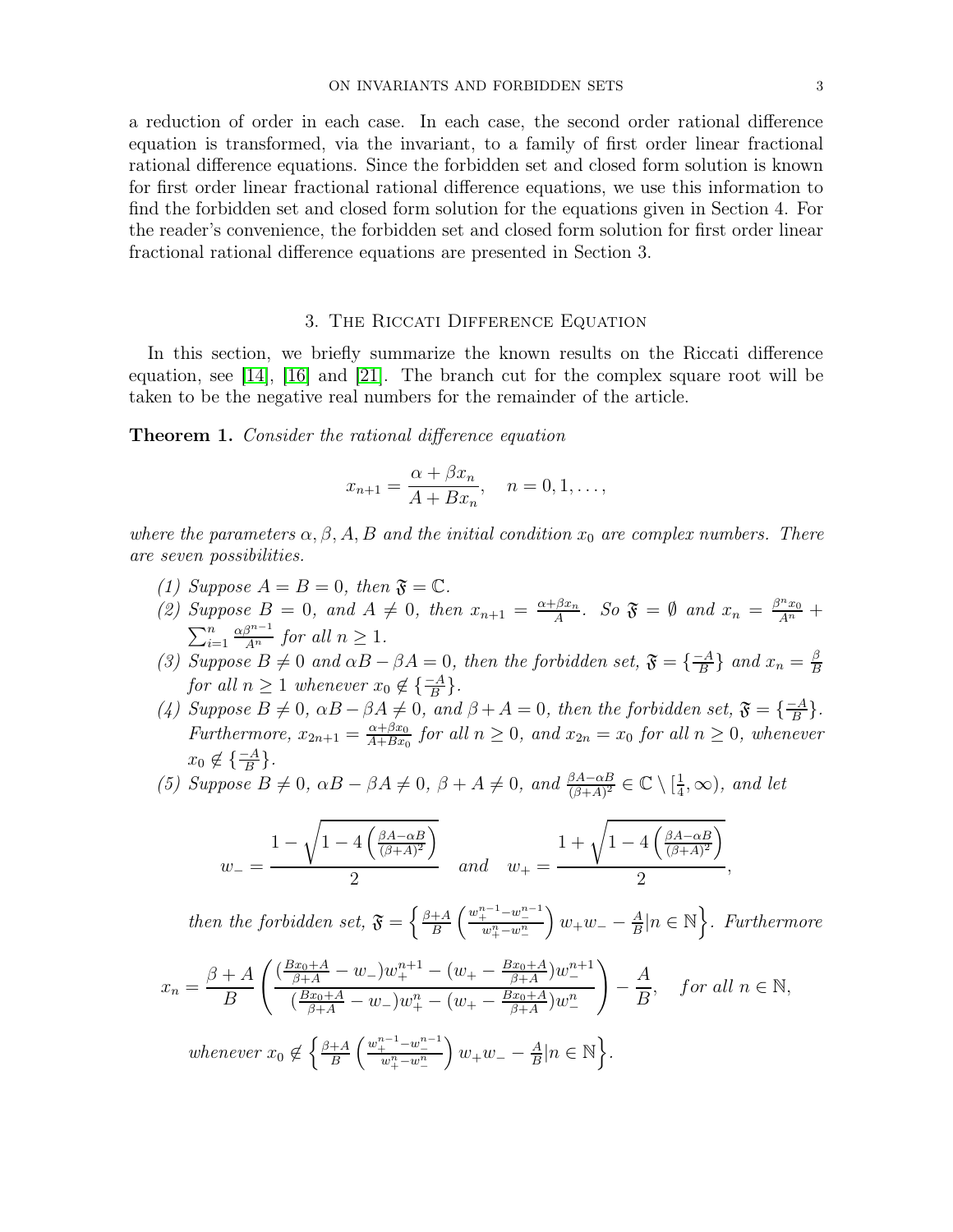(6) Suppose 
$$
B \neq 0
$$
,  $\alpha B - \beta A \neq 0$ ,  $\beta + A \neq 0$ , and  $\frac{\beta A - \alpha B}{(\beta + A)^2} = \frac{1}{4}$ , then the forbidden  
set,  $\mathfrak{F} = \left\{ \frac{\beta + A}{B} \left( \frac{n-1}{2n} \right) - \frac{A}{B} | n \in \mathbb{N} \right\}$ . Furthermore  

$$
x_n = \frac{\beta + A}{B} \left( \frac{1 + \left( \frac{2Bx_0 + 2A}{\beta + A} - 1 \right)(n+1)}{2 + 2\left( \frac{2Bx_0 + 2A}{\beta + A} - 1 \right)n} \right) - \frac{A}{B}, \text{ for all } n \in \mathbb{N},
$$

whenever  $x_0 \notin \left\{\frac{\beta+A}{B} \left(\frac{n-1}{2n}\right)\right\}$  $\frac{a-1}{2n}$ ) –  $\frac{A}{B}$  $\frac{A}{B}|n \in \mathbb{N}$ .

(7) Suppose  $B \neq 0$ ,  $\alpha B - \beta A \neq 0$ ,  $\beta + A \neq 0$ , and  $R = \frac{\beta A - \alpha B}{(\beta + A)^2}$  $\frac{\beta A-\alpha B}{(\beta+A)^2}\in(\frac{1}{4}$  $(\frac{1}{4}, \infty)$ , let  $\phi =$ arccos  $\left(\frac{1}{2}\right)$  $\frac{1}{2}\sqrt{\frac{1}{R}}\Big),$  then the forbidden set,  $\mathfrak{F}=\big\{\frac{\beta+A}{2B}\left(1-\sqrt{4R-1}\cot\left(n\phi\right)\right)-\frac{A}{B}\big\}$  $\frac{A}{B}|n \in \mathbb{N}$ . Furthermore, for all  $n \in \mathbb{N}$ ,

$$
x_n = \frac{\beta + A}{B} \left(\sqrt{R}\right) \left(\frac{\sqrt{4R - 1}\cos\left((n+1)\phi\right) - \left(\frac{2Bx_0 + 2A}{\beta + A} - 1\right)\sin\left((n+1)\phi\right)}{\sqrt{4R - 1}\cos\left(n\phi\right) - \left(\frac{2Bx_0 + 2A}{\beta + A} - 1\right)\sin\left(n\phi\right)}\right) - \frac{A}{B},
$$
  
whenever  $x_0 \notin \left\{\frac{\beta + A}{2B} \left(1 - \sqrt{4R - 1}\cot n\phi\right) - \frac{A}{B}|n \in \mathbb{N}\right\}.$ 

#### 4. Using invariants to find forbidden sets

Here we present six rational difference equations, each of order 2, which possess algebraic invariants. The invariants allow for a reduction of order in each case so that the dynamics of the equation can be described by either a family of Riccati equations, or a family of linear equations. The examples here have nice algebraic properties which are conducive to this type of approach. A remaining question of importance which is left to further work is whether this approach can be adapted to yield forbidden sets and explicit closed form solutions for other rational equations.

In the remainder of the article we make the notational convention of representing the set of initial conditions as a set in  $\mathbb{C}^2$  with coordinates  $(z_0, z_{-1})$  this will be important for the remainder of the article, especially as it is needed to accurately describe the forbidden sets. Moreover, to accommodate the large formulae necessary to give a complete description of the forbidden sets, the forbidden sets are included in figures 1 and 2.

**Theorem 2.** Consider the rational difference equation,

$$
z_{n+1} = \frac{z_n}{1 + Bz_{n-1} - Bz_n}, \quad n = 0, 1, \dots,
$$
\n(4)

with  $B \in \mathbb{C} \setminus \{0\}$  and with initial conditions  $z_0, z_{-1} \in \mathbb{C}$ . Then the forbidden set,  $\mathfrak{F} = S_1$ , where  $S_1$  is given in Figure 1. Also given  $(z_0, z_{-1}) \notin \mathfrak{F}$  there are four possibilities:

- i.  $z_0 = 0$ , in which case  $z_n = 0$  for all  $n \geq 0$ .
- *ii.*  $z_0 \neq 0$  and  $z_{-1} = \frac{-1}{B}$  $\frac{-1}{B}$ , in which case  $z_{2n+1} = \frac{-1}{B}$  $\frac{-1}{B}$  for all  $n \geq 0$  and  $z_{2n} = \frac{-1}{2B+B^2z_{2n-2}}$ for all  $n \geq 1$ . Thus

$$
z_{2n} = \frac{n+2+nBz_0 + Bz_0}{nB+B+nB^2z_0} - \frac{2}{B}, \quad n \ge 0.
$$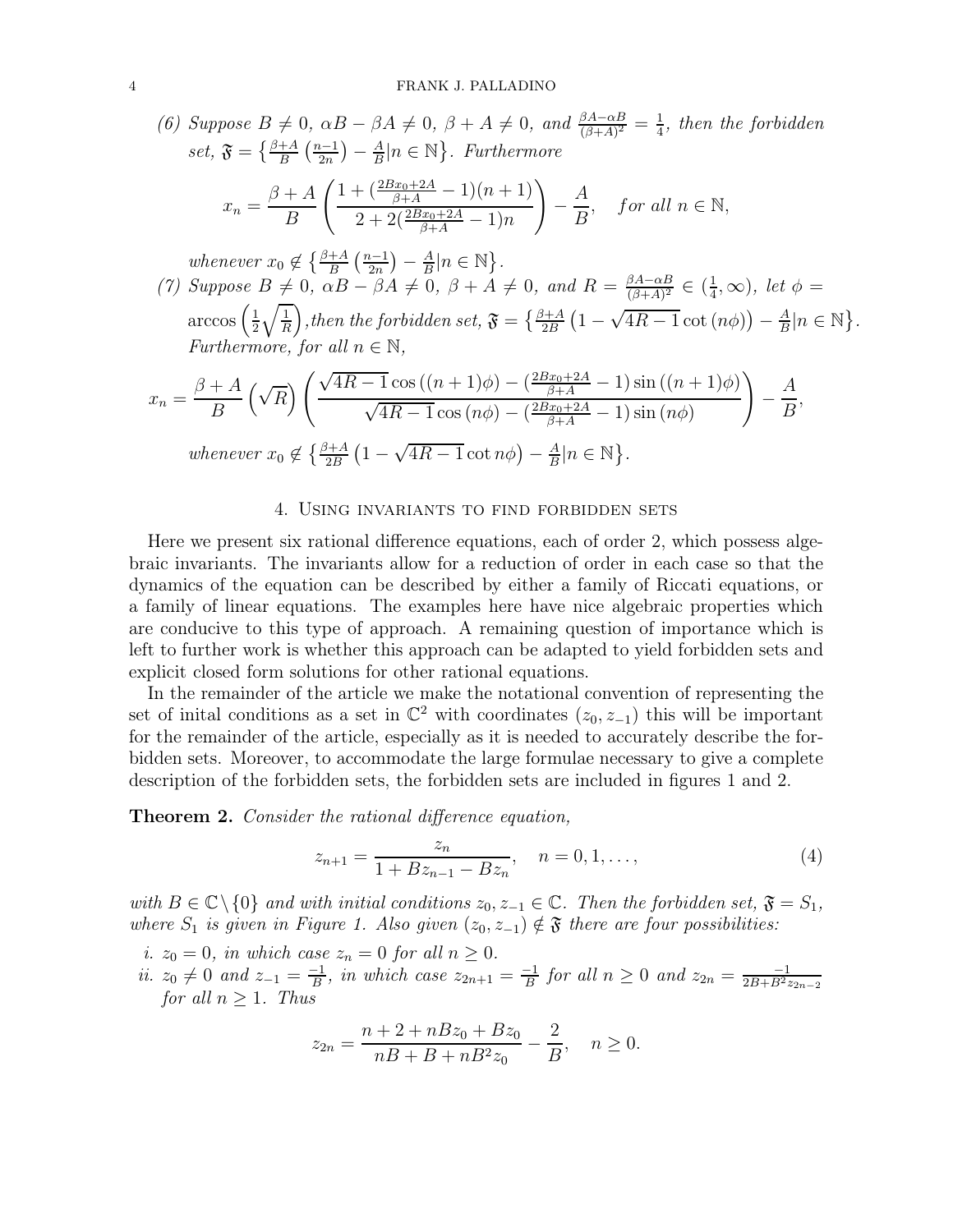iii.  $z_0 = \frac{-1}{B}$  $\frac{-1}{B}$ , in which case  $z_{2n} = \frac{-1}{B}$  $\frac{-1}{B}$  for all  $n \geq 0$  and  $z_{2n+1} = \frac{-1}{2B+B^2z_{2n-1}}$  for all  $n \geq 0$ . Thus  $z_{2n+1} =$  $n+3+nBz_{-1}+2Bz_{-1}$  $nB + 2B + nB^2z_{-1} + B^2z_{-1}$ 2  $\frac{2}{B}$ ,  $n \ge -1$ . *iv.*  $z_0 \neq 0, \frac{-1}{B}$  $\frac{-1}{B}$  and  $z_{-1} \neq \frac{-1}{B}$  $\frac{-1}{B}$ , in which case  $z_{n+1} = \frac{1+Bz_n}{C-B-B^2z_n}$  for all  $n \geq 0$ , where  $C=\left(\frac{1}{z_c}\right)$  $\frac{1}{z_0}+B(1+Bz_{-1})$ . This implies the following: a. If  $\frac{\vec{B}}{C} \in \mathbb{C} \setminus \left[\frac{1}{4}\right]$  $(\frac{1}{4}, \infty)$ , then call  $C - B - B^2 z_0 - C \lambda_1 = M_1$  and  $C \lambda_2 + B + B^2 z_0 - C = M_2$ , and  $z_n = \frac{-C}{D^2}$  $B<sup>2</sup>$  $\int M_2 \lambda_1^{n+1} + M_1 \lambda_2^{n+1}$  $M_2 \lambda_1^n + M_1 \lambda_2^n$  $\setminus$  $+$  $\mathcal{C}_{0}^{(n)}$  $\overline{B^2}$  – 1  $\frac{1}{B}$ ,  $n \geq 0$ .

Where

$$
\lambda_1 = \frac{1 - \sqrt{1 - \frac{4B}{C}}}{2}
$$
, and  $\lambda_2 = \frac{1 + \sqrt{1 - \frac{4B}{C}}}{2}$ .

b. If  $C = 4B$ , then

$$
z_n = \frac{4 + (n+1)(2 - 2Bz_0)}{nB^2z_0 - 2B - nB} + \frac{3}{B}, \quad n \ge 0.
$$

c. If  $\frac{C}{B} \in (0, 4)$ , then call arccos  $\left(\sqrt{\frac{C}{4R}}\right)$  $\left(\frac{\overline{C}}{4B}\right) = \rho$ , and for  $n \geq 0$  we have,

$$
z_n = \frac{-\sqrt{\frac{C}{B}}}{B} \left( \frac{\left(\sqrt{\frac{4B}{C} - 1}\right) \cos \left((n+1)\rho\right) + (2w_0 - 1) \sin \left((n+1)\rho\right)}{\left(\sqrt{\frac{4B}{C} - 1}\right) \cos \left((n+1)\rho\right) + (2w_0 - 1) \sin \left((n\rho\right))} \right) + \frac{C - B}{B^2}.
$$

Where

$$
w_0 = \frac{-B^2 z_0 + C - B}{C}.
$$

*Proof.* Let us begin by finding the forbidden set for our Equation (4). Let  $\mathfrak{F}_1$  be the forbidden set with  $z_0 = 0$ . Let  $\mathfrak{F}_2$  be the forbidden set with  $z_0 \neq 0$  and  $z_{-1} = \frac{-1}{B}$  $\frac{-1}{B}$ . Let  $\mathfrak{F}_3$  be the forbidden set with  $z_0 = \frac{-1}{B}$  $\frac{-1}{B}$ . Let  $\mathfrak{F}_4$  be the forbidden set with  $z_0 \neq 0, \frac{-1}{B}$  $\frac{-1}{B}$  and  $z_{-1} \neq \frac{-1}{B}$  $\frac{1}{B}$ . Then the forbidden set  $\mathfrak{F} = \bigcup_{i=1}^{4} \mathfrak{F}_i$ . So we must find all  $\mathfrak{F}_i$  with  $1 \leq i \leq 4$ .

Let us begin with  $\mathfrak{F}_1$ . We have assumed  $z_0 = 0$ . Let us further assume that  $z_{-1} \neq \frac{-1}{B}$  $\frac{-1}{B}$ then  $z_1$  is well defined and equal to 0. Whenever  $(z_n, z_{n-1}) = (0, 0)$ , then  $z_{n+1}$  is well defined and equal to 0. Thus, by induction,  $z_n$  is well defined and equal to 0 for all  $n \in \mathbb{N}$ . Thus, if  $z_{-1} \neq \frac{-1}{B}$  $\frac{-1}{B}$ , then  $(0, z_{-1}) \notin \mathfrak{F}_1$ . On the other hand, assume  $z_0 = 0$  and  $z_{-1} = \frac{-1}{B}$  $\frac{-1}{B}$ , then  $z_1$  is not well defined and so  $(0, \frac{-1}{B})$  $\left(\frac{-1}{B}\right) \in \mathfrak{F}_1$ . Thus,  $\mathfrak{F}_1 = \{(0, \frac{-1}{B})\}$  $\frac{-1}{B}$ ) }.

Now, let us find  $\mathfrak{F}_2$ . In this case we have assumed  $z_0 \neq 0$  and  $z_{-1} = \frac{-1}{B}$  $\frac{-1}{B}$ . Assume  $z_{2n}$  is well defined for  $0 \le n \le N$ , then we may make an induction argument with  $z_{-1}$  as the base case. Assume that  $z_{2k+1} = \frac{-1}{B}$  $\frac{-1}{B}$  for  $k < N$ , then, by our earlier assumption,  $z_{2k+2}$  is well defined and

$$
z_{2k+2} = \frac{-1}{2B + B^2 z_{2k}} \neq 0.
$$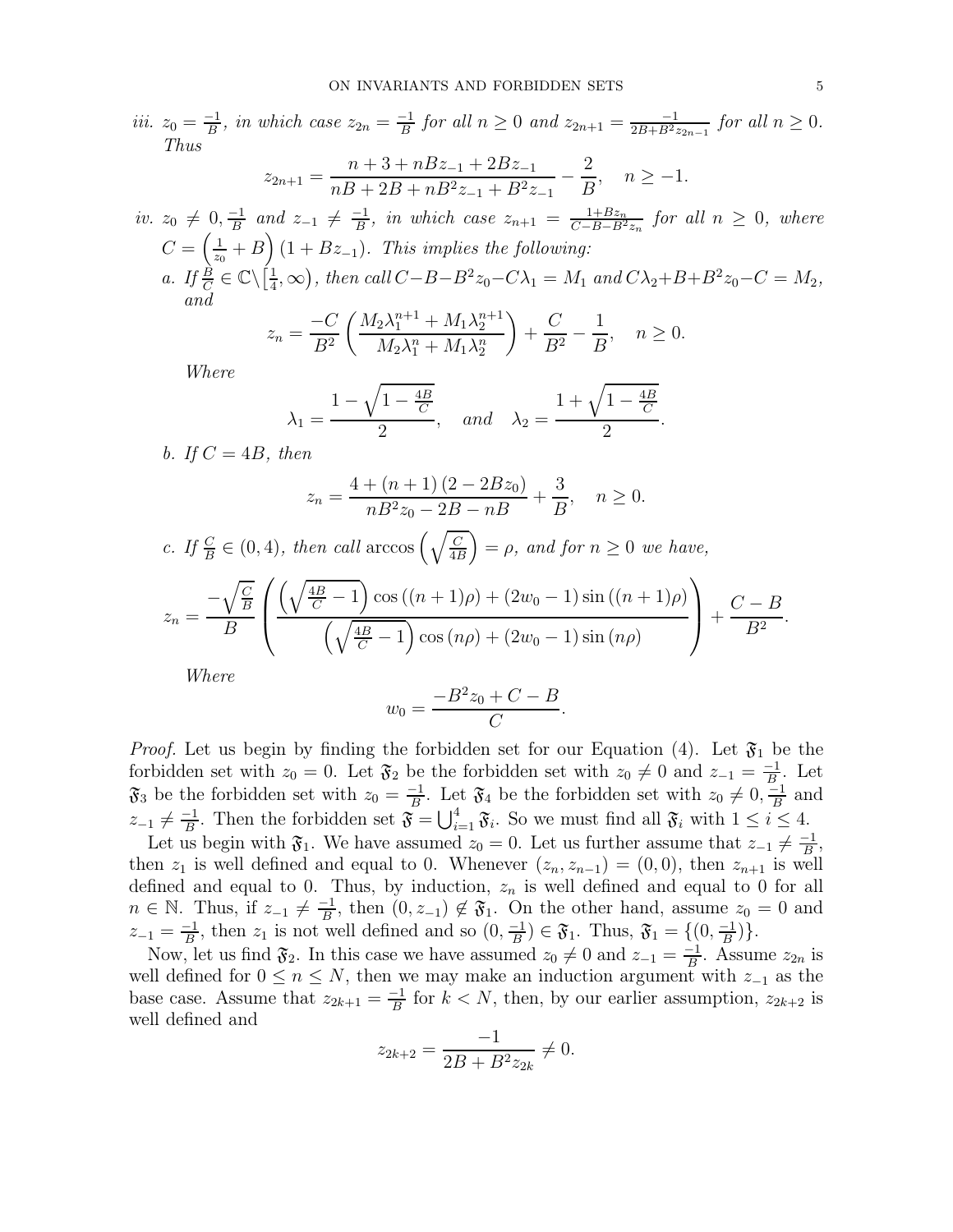So,

$$
z_{2k+3} = \frac{z_{2k+2}}{1 + Bz_{2k+1} - Bz_{2k+2}} = \frac{z_{2k+2}}{-Bz_{2k+2}} = \frac{-1}{B}.
$$

By this induction argument,  $z_{2n+1} = \frac{-1}{B}$  $\frac{-1}{B}$  and assuming  $z_{2N+2}$  is well defined,

$$
z_{2n+2} = \frac{-1}{2B + B^2 z_{2n}},
$$

for  $0 \le n \le N$ . Call the forbidden set of the following first order difference equation  $\mathfrak{F}$ ,

$$
x_{n+1} = \frac{-1}{2B + B^2 x_n}, \quad n = 0, 1, 2, \dots
$$

Now, suppose  $z_0 \neq 0$ ,  $z_{-1} = \frac{-1}{B}$  $\frac{-1}{B}$ , and  $z_0 \notin \hat{\mathfrak{F}}$ , and assume that  $z_{2n}$  is well defined for  $n \leq N$ , then  $z_{2N+1} = \frac{-1}{B}$  $\frac{-1}{B}$  and

$$
1 + Bz_{2N} - Bz_{2N+1} = 2 + Bz_{2N} = \frac{2B + B^2 z_{2N}}{B} \neq 0,
$$

since  $z_0 \notin \hat{\mathfrak{F}}$ . Thus,  $z_{2n}$  is well defined for  $n \leq N+1$ . By induction,  $z_n$  is well defined for all  $n \in \mathbb{N}$ . Thus,  $(z_0, \frac{-1}{B})$  $\frac{-1}{B}$ )  $\notin \mathfrak{F}_2$ .

Now, suppose  $z_0 \neq 0, z_{-1} = \frac{-1}{B}$  $\frac{-1}{B}$ , and  $z_0 \in \hat{\mathfrak{F}}$ . Further assume for the sake of contradiction that  $(z_0, \frac{-1}{B})$  $\frac{-1}{B}$ )  $\notin \mathfrak{F}_2$ . Then, since  $(z_0, \frac{-1}{B})$  $\left(\frac{-1}{B}\right) \notin \mathfrak{F}_2$ ,  $z_n$  is well defined for all  $n \in \mathbb{N}$ , but also  $2B + B^2 z_{2N} = 0$  for some  $N \in \mathbb{N}$ , since  $z_0 \in \hat{\mathfrak{F}}$ . But then

$$
1 + Bz_{2N} - Bz_{2N+1} = 2 + Bz_{2N} = \frac{2B + B^2 z_{2N}}{B} = 0.
$$

This is a contradiction. Thus,  $(z_0, \frac{-1}{B})$  $\left(\frac{-1}{B}\right) \in \mathfrak{F}_2$ . So  $\mathfrak{F}_2 = \left(\hat{\mathfrak{F}} \setminus \{0\}\right) \times \{\frac{-1}{B}\}.$ 

Next, let us find  $\mathfrak{F}_3$ . In this case we have assumed  $z_0 = \frac{-1}{B}$  $\frac{-1}{B}$ . Assume  $z_{2n-1}$  is well defined for  $1 \leq n \leq N$ , then we may make an induction argument with  $z_0$  as the base case. Assume that  $z_{2k} = \frac{-1}{B}$  $\frac{-1}{B}$  for  $k < N$ , then, by our earlier assumption,  $z_{2k+1}$  is well defined and

$$
z_{2k+1} = \frac{-1}{2B + B^2 z_{2k}} \neq 0.
$$

So,

$$
z_{2k+2} = \frac{z_{2k+1}}{1 + Bz_{2k} - Bz_{2k+1}} = \frac{z_{2k+1}}{-Bz_{2k+1}} = \frac{-1}{B}.
$$

By this induction argument,  $z_{2n} = \frac{-1}{B}$  $\frac{-1}{B}$  and assuming  $z_{2N+1}$  is well defined,

$$
z_{2n+1} = \frac{-1}{2B + B^2 z_{2n}},
$$

for  $0 \le n \le N$ . Call the forbidden set of the following first order difference equation  $\mathfrak{F}$ ,

$$
x_{n+1} = \frac{-1}{2B + B^2 x_n}, \quad n = 0, 1, 2, \dots
$$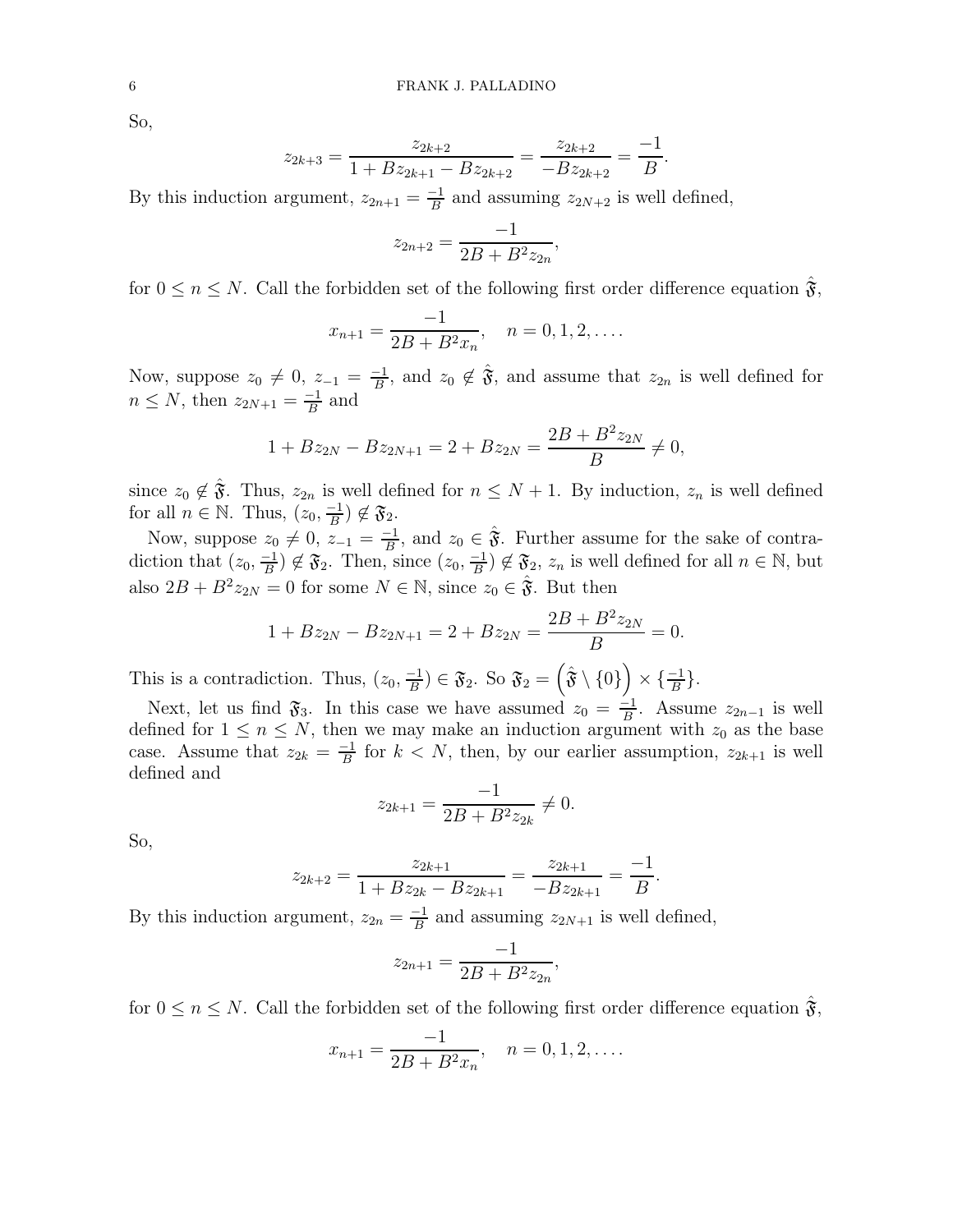Now, suppose  $z_0 = \frac{-1}{B}$  $\frac{-1}{B}$  and  $z_{-1} \notin \hat{\mathfrak{F}}$ , and assume that  $z_{2n-1}$  is well defined for  $n \leq N$ , then  $z_{2N} = \frac{-1}{B}$  $\frac{-1}{B}$  and

$$
1 + Bz_{2N-1} - Bz_{2N} = 2 + Bz_{2N-1} = \frac{2B + B^2 z_{2N-1}}{B} \neq 0,
$$

since  $z_{-1} \notin \hat{\mathfrak{F}}$ . Thus,  $z_{2n-1}$  is well defined for  $n \leq N+1$ . By induction,  $z_n$  is well defined for all  $n \in \mathbb{N}$ . Thus,  $\left(\frac{-1}{B}\right)$  $\frac{-1}{B}, z_{-1}) \notin \mathfrak{F}_3.$ 

Now, suppose  $z_0 = \frac{-1}{B}$  $\frac{-1}{B}$  and  $z_{-1} \in \hat{\mathfrak{F}}$ . Further assume for the sake of contradiction that  $\left(\frac{-1}{R}\right)$  $\frac{-1}{B}$ ,  $z_{-1}$ )  $\notin \mathfrak{F}_3$ . Then, since  $\left(\frac{-1}{B}\right)$  $\left(\frac{-1}{B}, z_{-1}\right) \notin \mathfrak{F}_3$ ,  $z_n$  is well defined for all  $n \in \mathbb{N}$ , but also  $2B + B^2 z_{2N-1} = 0$  for some  $N \in \mathbb{N}$ , since  $z_{-1} \in \hat{\mathfrak{F}}$ . But then

$$
1 + Bz_{2N-1} - Bz_{2N} = 2 + Bz_{2N-1} = \frac{2B + B^2 z_{2N-1}}{B} = 0.
$$

This is a contradiction. Thus,  $\left(\frac{-1}{R}\right)$  $\frac{-1}{B}, z_{-1}) \in \mathfrak{F}_3$ . So,  $\mathfrak{F}_3 = \{\frac{-1}{B}, \frac{1}{B}, \frac{1}{B}, \frac{1}{B}\}$  $\frac{-1}{B}\}\times \hat{\mathfrak{F}}.$ 

Finally, let us find  $\mathfrak{F}_4$ . In this case we have assumed  $z_0 \neq 0, \frac{-1}{B}$  $\frac{-1}{B}$  and  $z_{-1} \neq \frac{-1}{B}$  $\frac{-1}{B}$ . Assume  $z_n$  is well defined for  $n \leq N$ , then a simple induction argument shows  $z_n \neq 0$ for  $1 \leq n \leq N$ . Using this we get that for  $n < N$ ,

$$
\left(\frac{1}{z_n} + B\right)(1 + Bz_{n-1}) = \left(\frac{1 + Bz_{n-1}}{z_n}\right)(1 + Bz_n) =
$$
\n
$$
\left(\frac{1 + Bz_{n-1} - Bz_n + Bz_n}{z_n}\right)(1 + Bz_n) =
$$
\n
$$
\left(\frac{1 + Bz_{n-1} - Bz_n}{z_n} + B\right)(1 + Bz_n) = \left(\frac{1}{z_{n+1}} + B\right)(1 + Bz_n).
$$

So,

$$
\left(\frac{1}{z_n} + B\right)(1 + Bz_{n-1}) = constant,
$$

for  $0 \le n \le N$ . Thus,  $z_n \neq \frac{-1}{B}$  $\frac{-1}{B}$  for  $n \leq N$  and assuming  $z_{N+1}$  is well defined,

$$
z_{n+1} = \frac{1 + Bz_n}{C - B - B^2 z_n},
$$

for  $0 \leq n \leq N$ . Where  $C = \left(\frac{1}{z_0}\right)$  $\frac{1}{z_0} + B$  (1 +  $Bz_{-1}$ ). Call the forbidden set of the following first order difference equation  $\mathfrak{F}_C$ ,

$$
x_{n+1} = \frac{1 + Bx_n}{C - B - B^2 x_n}, \quad n = 0, 1, 2, \dots.
$$

Note that the set  $\mathfrak{F}_C$  changes depending on the value of C. Now, suppose  $z_0 \neq 0, \frac{-1}{B}$  $\frac{-1}{B}$  $z_{-1} \neq \frac{-1}{B}$  $\frac{-1}{B},\ C=\left(\frac{1}{z_{0}}\right)$  $\left(\frac{1}{z_0}+B\right)(1+Bz_{-1}),$  and  $z_0 \notin \mathfrak{F}_C$ , and assume that  $z_n$  is well defined for  $n \leq N$ . Recall that we have shown that this implies  $z_n \neq \frac{-1}{B}$  $\frac{-1}{B}$  for  $n \leq N$ . Then

$$
1 + Bz_{N-1} - Bz_N = \frac{C}{B + \frac{1}{z_N}} - Bz_N = \frac{C - B - B^2 z_N}{B + \frac{1}{z_N}} \neq 0,
$$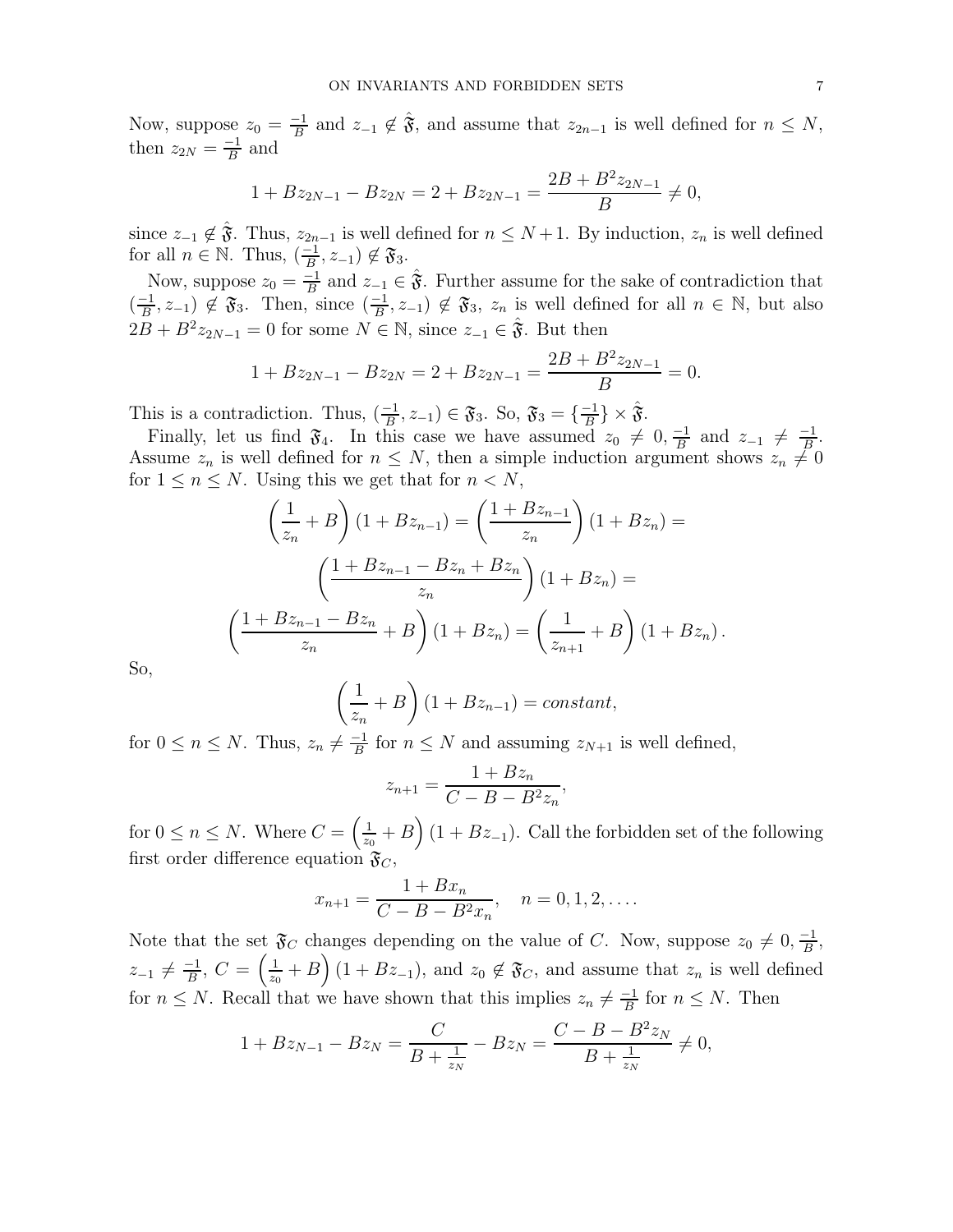since  $z_0 \notin \mathfrak{F}_C$ . Thus,  $z_n$  is well defined for  $n \leq N+1$ . By induction,  $z_n$  is well defined for all  $n \in \mathbb{N}$ . Thus,  $(z_0, z_{-1}) \notin \mathfrak{F}_4$ .

Now, suppose  $z_0 \neq 0, \frac{-1}{B}$  $\frac{-1}{B}$ ,  $z_{-1} \neq \frac{-1}{B}$  $\frac{-1}{B},\,C=\left(\frac{1}{z_{0}}\right)$  $\frac{1}{z_0} + B$  (1 +  $Bz_{-1}$ ), and  $z_0 \in \mathfrak{F}_C$ . Further assume for the sake of contradiction that  $(z_0, z_{-1}) \notin \mathfrak{F}_4$ . Then, since  $(z_0, z_{-1}) \notin \mathfrak{F}_4$ ,  $z_n$ is well defined for all  $n \in \mathbb{N}$ , but also  $C - B - B^2 z_N = 0$  for some  $N \in \mathbb{N}$ , since  $z_0 \in \mathfrak{F}_C$ . But then

$$
1 + Bz_{N-1} - Bz_N = \frac{C}{B + \frac{1}{z_N}} - Bz_N = \frac{C - B - B^2 z_N}{B + \frac{1}{z_N}} = 0.
$$

This is a contradiction. Thus,  $(z_0, z_{-1}) \in \mathfrak{F}_4$ . So,

$$
\mathfrak{F}_4 = \bigcup_{b \neq \frac{-1}{B}} \bigcup_{C \neq 0} \left( \left( \left( \mathfrak{F}_C \setminus \left\{0, \frac{-1}{B}\right\} \right) \times \{b\} \right) \cap \left\{ (a, b) | C = \left( \frac{1}{a} + B \right) (1 + Bb) \right\} \right).
$$

Reducing the above expression, we get

$$
\mathfrak{F}_4 = \bigcup_{C \neq 0} \left\{ \left( a, \frac{Ca - Ba - 1}{B^2 a + B} \right) \mid a \in \mathfrak{F}_C \setminus \left\{ 0, \frac{-1}{B} \right\} \right\}.
$$

From the above characterization of  $\mathfrak{F}_1, \ldots, \mathfrak{F}_4$  and from the facts about the forbidden sets of the Riccati difference equation in Section 3, we get  $\mathfrak{F} = S_1$ , where  $S_1$  is given in Figure 1. Now, let us describe the behavior when  $(z_0, z_{-1}) \notin \mathfrak{F}$ . Our analysis of this case will be broken into four subcases as shown in the statement of Theorem 2. Let us first consider case (i). In this case  $z_0 = 0$  and also, since  $(z_0, z_{-1}) \notin \mathfrak{F}$ , there will never be division by zero in our solution. It is immediately clear from these two facts and from a basic induction argument that  $z_n = 0$  for all  $n \geq 0$ . Now, let us consider case (ii). In this case  $z_0 \neq 0$  and  $z_{-1} = \frac{-1}{B}$  $\frac{-1}{B}$ . Also, since  $(z_0, z_{-1}) \notin \mathfrak{F}$ , there will never be division by zero in our solution. This allows us to prove by induction that  $z_n \neq 0$  for all  $n \geq 0$ . The induction argument for this piece is straightforward and is omitted. Now, we will show by induction that  $z_{2n+1} = \frac{-1}{B}$  $\frac{-1}{B}$  for all  $n \geq 0$ . Since  $z_0 \neq 0$ , we have

$$
z_1 = \frac{z_0}{1 + Bz_{-1} - Bz_0} = \frac{z_0}{-Bz_0} = \frac{-1}{B}.
$$

This provides the base case for our induction argument. Now, suppose  $z_{2n-1} = \frac{-1}{B}$  $\frac{-1}{B}$ , then since  $z_n \neq 0$  for all  $n \geq 0$ , we have

$$
z_{2n+1} = \frac{z_{2n}}{1 + Bz_{2n-1} - Bz_{2n}} = \frac{z_{2n}}{-Bz_{2n}} = \frac{-1}{B}.
$$

Thus, we have shown that  $z_{2n+1} = \frac{-1}{B}$  $\frac{-1}{B}$  for all  $n \geq 0$ . This fact and Equation (4) immediately yields,

$$
z_{2n} = \frac{z_{2n-1}}{1 + Bz_{2n-2} - Bz_{2n-1}} = \frac{-1}{2B + B^2 z_{2n-2}}, \quad n = 1, 2, ....
$$

Thus, the even terms are defined recursively by the above equation. Notice that since we have only rewritten the recursive Equation (4) we cannot have division by zero in this equation with our choice of initial conditions. In other words,  $z_{2n} \neq \frac{-2}{B}$  $\frac{-2}{B}$  for any  $n \geq 0$ . Notice that this is a Riccati equation after a change of variables. Since we already know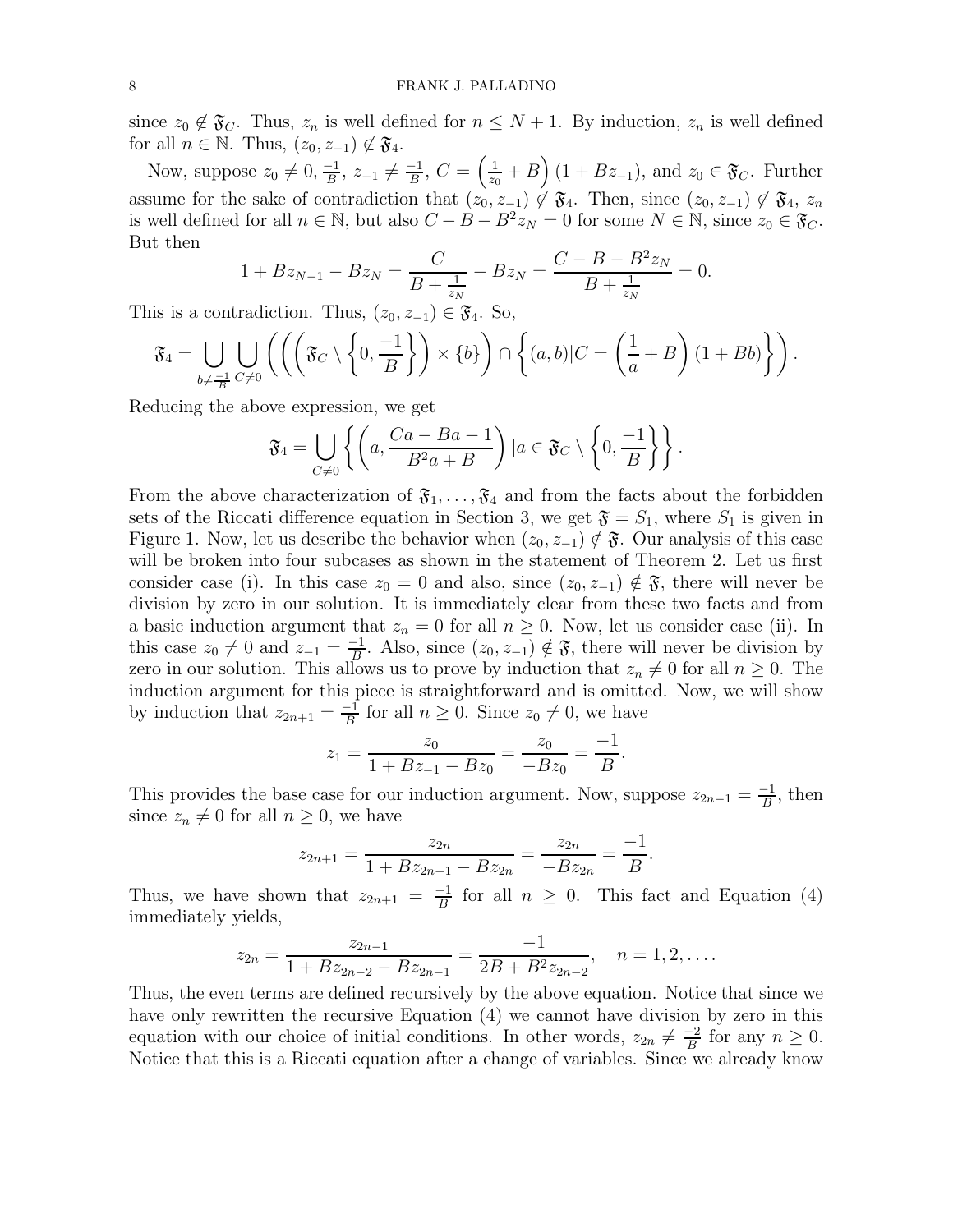the closed form solution for any Riccati equation, we may obtain a closed form solution for  $z_{2n}$ , and thus a closed form solution for  $z_n$  in this case. We use the known results for Riccati equations restated in Section 3 to obtain the closed form solutions in the statement of the theorem.

Now, let us consider case (iii). In this case,  $z_0 = \frac{-1}{B}$  $\frac{-1}{B}$ . Also, since  $(z_0, z_{-1}) \notin \mathfrak{F}$ , there will never be division by zero in our solution. This allows us to prove by induction that  $z_n \neq 0$  for all  $n \geq 0$ . The induction argument for this piece is straightforward and is omitted. Now, we will show by induction that  $z_{2n} = \frac{-1}{B}$  $\frac{-1}{B}$  for all  $n \geq 0$ . Since  $z_1 \neq 0$ , we have

$$
z_2 = \frac{z_1}{1 + Bz_0 - Bz_1} = \frac{z_1}{-Bz_1} = \frac{-1}{B}.
$$

This provides the base case for our induction argument. Now, suppose  $z_{2n-2} = \frac{-1}{B}$  $\frac{-1}{B}$ , then since  $z_n \neq 0$  for all  $n \geq 0$ , we have

$$
z_{2n} = \frac{z_{2n-1}}{1 + Bz_{2n-2} - Bz_{2n-1}} = \frac{z_{2n-1}}{-Bz_{2n-1}} = \frac{-1}{B}.
$$

Thus, we have shown that  $z_{2n} = \frac{-1}{B}$  $\frac{-1}{B}$  for all  $n \geq 0$ . This fact and Equation (4) immediately yields,

$$
z_{2n+1} = \frac{z_{2n}}{1 + Bz_{2n-1} - Bz_{2n}} = \frac{-1}{2B + B^2 z_{2n-1}}, \quad n = 0, 1, 2, ....
$$

Thus, the odd terms are defined recursively by the above equation. Notice that since we have only rewritten the recursive Equation (4) we cannot have division by zero in this equation with our choice of initial conditions. In other words,  $z_{2n-1} \neq \frac{-2}{B}$  $\frac{-2}{B}$  for any  $n \geq 0$ . Notice that this is a Riccati equation after a change of variables. Since we already know the closed form solution for any Riccati equation, we may obtain a closed form solution for  $z_{2n+1}$ , and thus a closed form solution for  $z_n$  in this case. We use the known results for Riccati equations restated in Section 3 to obtain the closed form solutions in the statement of the theorem.

Let us finally consider case (iv). In this case  $z_0 \neq 0, \frac{-1}{B}$  $\frac{-1}{B}$  and  $z_{-1} \neq \frac{-1}{B}$  $\frac{-1}{B}$ . Also, since  $(z_0, z_{-1}) \notin \mathfrak{F}$ , there will never be division by zero in our solution. This allows us to prove by induction that  $z_n \neq 0$  for all  $n \geq 0$ . The induction argument for this piece is straightforward and is omitted. Since there is never division by zero in our solution, and since  $z_n \neq 0$  for all  $n \geq 0$ , the following algebraic computation is well defined.

$$
\left(\frac{1}{z_n} + B\right)(1 + Bz_{n-1}) = \left(\frac{1 + Bz_{n-1}}{z_n}\right)(1 + Bz_n) =
$$
\n
$$
\left(\frac{1 + Bz_{n-1} - Bz_n + Bz_n}{z_n}\right)(1 + Bz_n) =
$$
\n
$$
\frac{1 + Bz_{n-1} - Bz_n}{z_n} + B\right)(1 + Bz_n) = \left(\frac{1}{z_{n+1}} + B\right)(1 + Bz_n).
$$
\nthe following algebraic invariant.

Thus, we have the following algebraic invariant:

 $\sqrt{ }$ 

$$
\left(\frac{1}{z_n} + B\right)(1 + Bz_{n-1}) = constant.
$$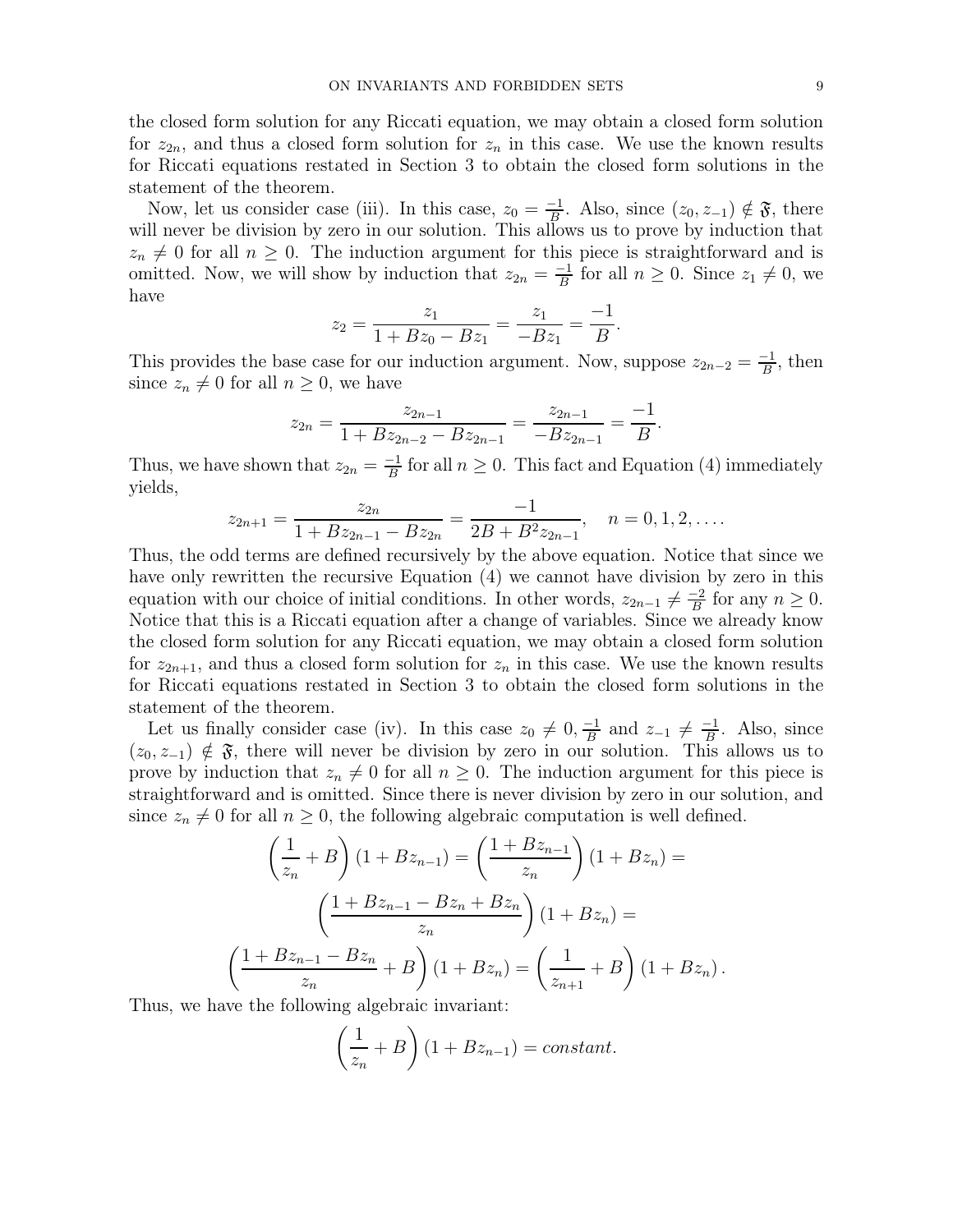For our fixed but arbitrary initial conditions with  $z_0 \neq 0, \frac{-1}{B}$  $\frac{-1}{B}$  and  $z_{-1} \neq \frac{-1}{B}$  $\frac{-1}{B}$  let us denote  $C = \left(\frac{1}{\alpha}\right)$  $\frac{1}{z_0}$  + B  $(1 + Bz_{-1})$ . Since  $z_0 \neq 0$ , C is well defined, and since  $z_0, z_{-1} \neq \frac{-1}{B}$  $\frac{-1}{B}$  $C \neq 0$ . Since  $C \neq 0$ , this forces  $z_n \neq \frac{-1}{B}$  $\frac{-1}{B}$  for all  $n \geq 0$ . Now, we claim that since  $(z_0, z_{-1}) \notin \mathfrak{F}, z_n \neq \frac{C-B}{B^2}$  for all  $n \geq 0$ . In the case where  $C = B$  it follows from the fact that  $z_n \neq 0$  for all  $n \geq 0$ . In the remaining case, suppose there were such an N, then:

$$
\left(\frac{B^2}{C-B}+B\right)(1+Bz_{N-1})=C.
$$

This implies that  $z_N = \frac{C-B}{B^2}$  and  $z_{N-1} = \frac{C-2B}{B^2}$ , but then  $1+Bz_{N-1}-Bz_N = 0$ . However, this contradicts the fact that  $(z_0, z_{-1}) \notin \mathfrak{F}$ . Thus, we have that  $z_n \neq \frac{C-B}{B^2}$  for all  $n \geq 0$ . Algebraic manipulations of our invariant yield the following:

$$
z_n = \frac{1 + Bz_{n-1}}{C - B - B^2 z_{n-1}}, \quad n \ge 1.
$$

Since  $z_n \neq \frac{C-B}{B^2}$  for all  $n \geq 0$ , this equation is well-defined for all  $n \geq 1$ . Thus the dynamics of  $\{z_n\}_{n=-1}^{\infty}$  are given by a Riccati equation in this case. Since we already know the closed form solution for any Riccati equation, we may obtain a closed form solution for  $\{z_n\}_{n=-1}^{\infty}$  in this case. We use the known results for Riccati equations restated in Section 3 to obtain the closed form solutions in the statement of the theorem.  $\Box$ 

**Theorem 3.** Consider the rational difference equation,

$$
z_{n+1} = \frac{z_{n-1}}{1 + Bz_n - Bz_{n-1}}, \quad n = 0, 1, ..., \tag{5}
$$

with  $B \in \mathbb{C} \setminus \{0\}$  and with initial conditions  $z_0, z_{-1} \in \mathbb{C}$ . Then the forbidden set,  $\mathfrak{F} = S_2$ , where  $S_2$  is given in Figure 1. Also, given  $(z_0, z_{-1}) \notin \mathfrak{F}$ , there are four possibilities:

i.  $z_0 = 0$ , in which case  $z_{2n} = 0$  for all  $n \ge 0$  and  $z_{2n+1} = \frac{z_{2n-1}}{1 - B z_{2n}}$  $\frac{z_{2n-1}}{1-Bz_{2n-1}}$  for all  $n \geq 0$ . This implies

$$
z_{2n+1} = \frac{1}{-B} \left( \frac{1 - (n+2)Bz_{-1}}{1 - (n+1)Bz_{-1}} \right) + \frac{1}{B}, \quad n \ge -1.
$$

ii.  $z_{-1} = 0$ , in which case  $z_{2n+1} = 0$  for all  $n \ge 0$  and  $z_{2n} = \frac{z_{2n-2}}{1 - B z_{2n}}$  $\frac{z_{2n-2}}{1-Bz_{2n-2}}$  for all  $n \geq 1$ . This implies

$$
z_{2n} = \frac{1}{-B} \left( \frac{1 - (n+1)Bz_0}{1 - nBz_0} \right) + \frac{1}{B}, \quad n \ge 0.
$$

iii.  $z_0 = \frac{-1}{B}$  $\frac{-1}{B}$ , in which case  $z_n = \frac{-1}{B}$  $\frac{-1}{B}$  for all  $n \geq 0$ . *iv.*  $z_0 \neq 0, \frac{-1}{B}$  $\frac{-1}{B}$  and  $z_{-1} \neq 0$ , in which case  $z_{n+1} = \frac{1}{Cz_n}$  $z_0 \neq 0, \frac{-1}{B}$  and  $z_{-1} \neq 0$ , in which case  $z_{n+1} = \frac{1}{Cz_n-B}$  for all  $n \geq 0$ , where  $C =$ <br> $\left(\frac{1}{B} + B\right)\left(\frac{1}{B}\right)$  This implies the following: 1  $\frac{1}{z_0}+B\Big(\frac{1}{z-1}\Big)$ . This implies the following: a. If  $\frac{-C}{B^2} \in \mathbb{C} \setminus \left[\frac{1}{4}\right]$  $(\frac{1}{4}, \infty)$ , then  $z_n = \frac{-B}{\alpha}$  $\mathcal{C}_{0}^{(n)}$  $\int \frac{(B\lambda_2+Cz_0-B)\lambda_1^{n+1}+(B-Cz_0-B\lambda_1)\lambda_2^{n+1}}{B-z_0-B\lambda_1}$  $(B\lambda_2 + Cz_0 - B)\lambda_1^n + (B - Cz_0 - B\lambda_1)\lambda_2^n$  $\setminus$  $+$ B  $\frac{E}{C}$ ,  $n \geq 0$ .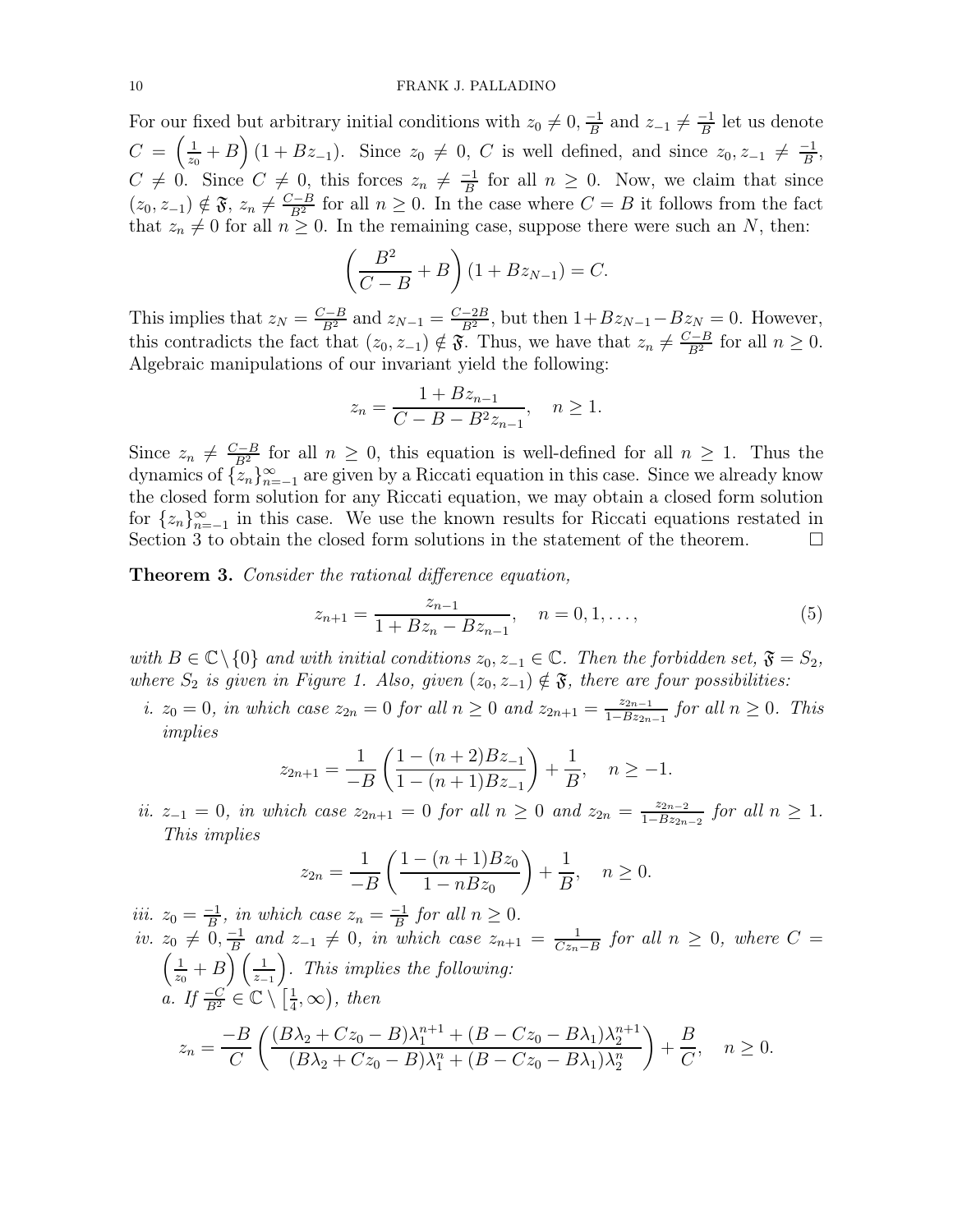Where

$$
\lambda_1 = \frac{1 - \sqrt{1 + \frac{4C}{B^2}}}{2}
$$
, and  $\lambda_2 = \frac{1 + \sqrt{1 + \frac{4C}{B^2}}}{2}$ .

b. If 
$$
\frac{-C}{B^2} = \frac{1}{4}
$$
, then

\n
$$
z_n = \frac{-B}{C} \left( \frac{-B + (n+1)(2Cz_0 - B)}{-2B + 4nCz_0 - 2nB} \right) + \frac{B}{C}, \quad n \ge 0.
$$
\nc. If  $\frac{-C}{B^2} \in \left(\frac{1}{4}, \infty\right)$ , then call  $B\sqrt{\frac{-4C}{B^2} - 1} = D$  and call  $\arccos\left(\sqrt{\frac{-B^2}{4C}}\right) = \rho$  and for

\n
$$
n \ge 0, \text{ we have}
$$
\n
$$
z_n = \sqrt{\frac{-B^2}{C}} \left( \frac{D\cos\left((n+1)\rho\right) + (B - 2Cz_0)\sin\left((n+1)\rho\right)}{BD\cos\left(n\rho\right) + (B^2 - 2CBz_0)\sin\left(n\rho\right)} \right) + \frac{B}{C}.
$$

*Proof.* We begin by finding the forbidden set for our Equation (5). Let  $\mathfrak{F}_1$  be the forbidden set with  $z_0 = 0$ . Let  $\mathfrak{F}_2$  be the forbidden set with  $z_{-1} = 0$ . Let  $\mathfrak{F}_3$  be the forbidden set with  $z_0 = \frac{-1}{B}$  $\frac{-1}{B}$ . Let  $\mathfrak{F}_4$  be the forbidden set with  $z_0 \neq 0, \frac{-1}{B}$  $\frac{-1}{B}$  and  $z_{-1} \neq 0$ . Then the forbidden set  $\mathfrak{F} = \bigcup_{i=1}^4 \mathfrak{F}_i$ . So we must find all  $\mathfrak{F}_i$  with  $1 \leq i \leq 4$ .

Let us begin with  $\mathfrak{F}_1$ . We have assumed  $z_0 = 0$ . Assume  $z_n$  is well defined for  $0 \leq n \leq 2N$ , then by a simple induction argument  $z_{2n} = 0$  for  $0 \leq n \leq N$  and so assuming  $z_{2N+1}$  is well defined,

$$
z_{2n+1} = \frac{z_{2n-1}}{1 - Bz_{2n-1}},
$$

for  $0 \le n \le N$ . Call the forbidden set of the following first order difference equation  $\hat{\mathfrak{F}}$ ,

$$
x_{n+1} = \frac{x_n}{1 - Bx_n}, \quad n = 0, 1, 2, \dots
$$

Now, suppose  $z_0 = 0$  and  $z_{-1} \notin \hat{\mathfrak{F}}$ , and assume that  $z_n$  is well defined for  $n \leq 2N$ , then  $z_{2N} = 0$  and

$$
1 + Bz_{2N} - Bz_{2N-1} = 1 - Bz_{2N-1} \neq 0,
$$

since  $z_{-1} \notin \hat{\mathfrak{F}}$ . Thus,  $z_n$  is well defined for  $n \leq 2N + 1$  and

$$
z_{2N+1} = \frac{z_{2N-1}}{1 - Bz_{2N-1}}.
$$

So,

$$
1 + Bz_{2N+1} - Bz_{2N} = 1 + Bz_{2N+1} = \frac{1 - Bz_{2N-1} + Bz_{2N-1}}{1 - Bz_{2N-1}} = \frac{1}{1 - Bz_{2N-1}} \neq 0,
$$

since  $1 - Bz_{2N-1} \neq 0$ . Thus  $z_n$  is well defined for  $n \leq 2N + 2$ . By induction  $z_n$  is well defined for all  $n \in \mathbb{N}$ . Thus  $(0, z_{-1}) \notin \mathfrak{F}_1$ .

Now suppose  $z_0 = 0$  and  $z_{-1} \in \mathfrak{F}$ . Further assume for the sake of contradiction that  $(0, z_{-1}) \notin \mathfrak{F}_1$ . Then, since  $(0, z_{-1}) \notin \mathfrak{F}_1$ ,  $z_n$  is well defined for all  $n \in \mathbb{N}$ , but also  $1 - Bz_{2N-1} = 0$  for some  $N \in \mathbb{N}$  since  $z_{-1} \in \mathfrak{F}$ . But then

$$
1 + Bz_{2N} - Bz_{2N-1} = 1 - Bz_{2N-1} = 0.
$$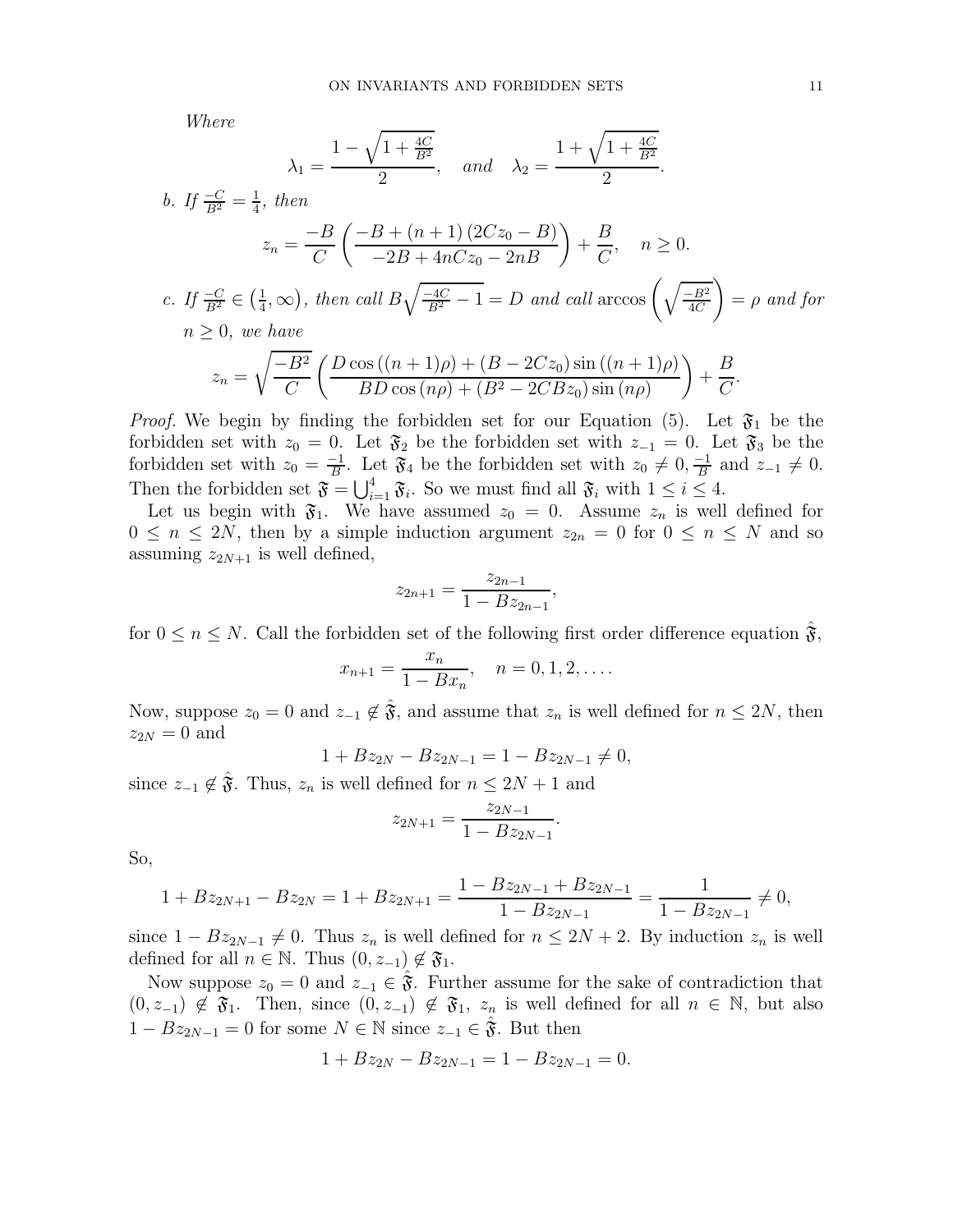This is a contradiction. Thus  $(0, z_{-1}) \in \mathfrak{F}_1$ . So  $\mathfrak{F}_1 = \{0\} \times \mathfrak{F}$ .

Next, let us find  $\mathfrak{F}_2$ . In this case, we have assumed  $z_{-1} = 0$ . Assume  $z_n$  is well defined for  $0 \le n \le 2N + 1$ , then by a simple induction argment  $z_{2n+1} = 0$  for  $0 \le n \le N$  and so assuming  $z_{2N+2}$  is well defined,

$$
z_{2n+2} = \frac{z_{2n}}{1 - Bz_{2n}},
$$

for  $0 \le n \le N$ . Call the forbidden set of the following first order difference equation  $\hat{\mathbf{\hat{x}}}$ ,

$$
x_{n+1} = \frac{x_n}{1 - Bx_n}, \quad n = 0, 1, 2, \dots
$$

Now, suppose  $z_{-1} = 0$  and  $z_0 \notin \hat{\mathfrak{F}}$  and assume that  $z_n$  is well defined for  $n \leq 2N + 1$ , then  $z_{2N+1} = 0$  and

$$
1 + Bz_{2N+1} - Bz_{2N} = 1 - Bz_{2N} \neq 0,
$$

since  $z_0 \notin \hat{\mathfrak{F}}$ . Thus,  $z_n$  is well defined for  $n \leq 2N + 2$  and

$$
z_{2N+2} = \frac{z_{2N}}{1 - Bz_{2N}}.
$$

So,

$$
1 + Bz_{2N+2} - Bz_{2N+1} = 1 + Bz_{2N+2} = \frac{1 - Bz_{2N} + Bz_{2N}}{1 - Bz_{2N}} = \frac{1}{1 - Bz_{2N}} \neq 0,
$$

since  $1 - Bz_{2N} \neq 0$ . Thus,  $z_n$  is well defined for  $n \leq 2N + 3$ . By induction  $z_n$  is well defined for all  $n \in \mathbb{N}$ . Thus,  $(z_0, 0) \notin \mathfrak{F}_2$ .

Now, suppose  $z_{-1} = 0$  and  $z_0 \in \mathfrak{F}$ . Further assume for the sake of contradiction that  $(z_0, 0) \notin \mathfrak{F}_2$ . Then, since  $(z_0, 0) \notin \mathfrak{F}_2$ ,  $z_n$  is well defined for all  $n \in \mathbb{N}$ , but also  $1 - Bz_{2N} = 0$  for some  $N \in \mathbb{N}$ , since  $z_0 \in \mathfrak{F}$ . But then

$$
1 + Bz_{2N+1} - Bz_{2N} = 1 - Bz_{2N} = 0.
$$

This is a contradiction. Thus,  $(z_0, 0) \in \mathfrak{F}_2$ . So  $\mathfrak{F}_2 = \mathfrak{F} \times \{0\}.$ 

Now, let us find  $\mathfrak{F}_3$ . We have assumed  $z_0 = \frac{-1}{B}$  $\frac{-1}{B}$ . Let us further assume that  $z_{-1} \neq 0$ , then  $z_1$  is well defined and equal to  $\frac{-1}{B}$ . Whenever  $(z_n, z_{n-1}) = (\frac{-1}{B}, \frac{-1}{B})$  $\frac{-1}{B}$ ) then  $z_{n+1}$  is well defined and equal to  $\frac{-1}{B}$ . Thus, by induction,  $z_n$  is well defined and equal to  $\frac{-1}{B}$  for all  $n \in \mathbb{N}$ . Thus, if  $z_{-1} \neq 0$ , then  $\left(\frac{-1}{B}\right)$  $(\frac{-1}{B}, z_{-1}) \notin \mathfrak{F}_3$ . On the other hand, assume  $z_0 = \frac{-1}{B}$  $\frac{-1}{B}$  and  $z_{-1} = 0$ . Then  $z_1$  is not well defined, and so  $\left(\frac{-1}{B}\right)$  $\frac{-1}{B}$ , 0)  $\in \mathfrak{F}_3$ . Thus,  $\mathfrak{F}_3 = \{(\frac{-1}{B})\}$  $\frac{-1}{B}, 0) \}.$ 

Finally, let us find  $\mathfrak{F}_4$ . In this case we have assumed  $z_0 \neq 0, \frac{-1}{B}$  $\frac{-1}{B}$  and  $z_{-1} \neq 0$ . Assume  $z_n$  is well defined for  $n \leq N$ , then a simple induction argument shows  $z_n \neq 0$  for  $n \leq N$ , and so for  $n < N$ ,

$$
\left(\frac{1}{z_{n+1}}+B\right)\left(\frac{1}{z_n}\right) = \left(\frac{1+Bz_n - Bz_{n-1}}{z_{n-1}}+B\right)\left(\frac{1}{z_n}\right) =
$$
\n
$$
\left(\frac{1+Bz_n}{z_{n-1}}\right)\left(\frac{1}{z_n}\right) = \left(\frac{1+Bz_n}{z_n}\right)\left(\frac{1}{z_{n-1}}\right) = \left(\frac{1}{z_n}+B\right)\left(\frac{1}{z_{n-1}}\right).
$$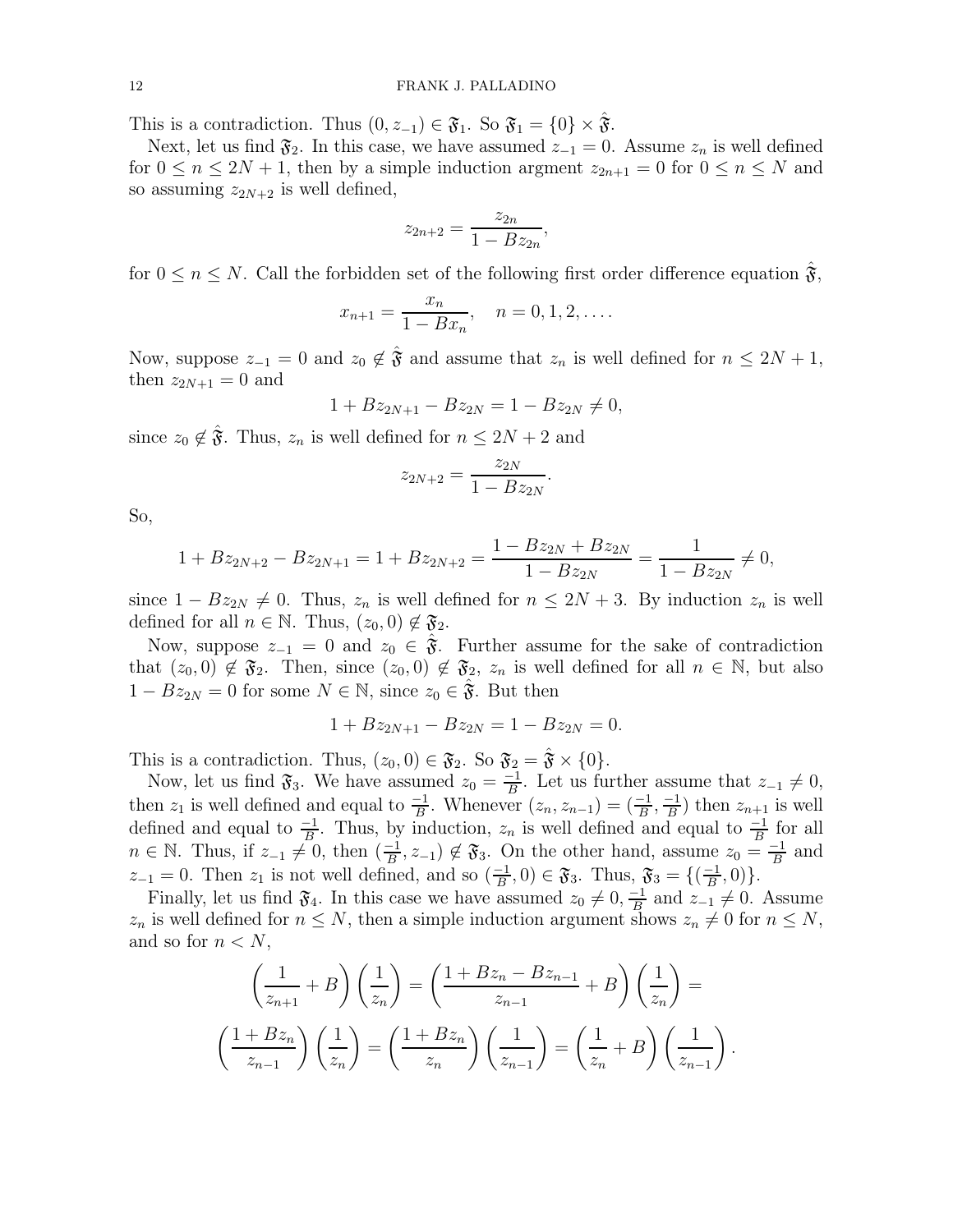So,

$$
\left(\frac{1}{z_n} + B\right)\left(\frac{1}{z_{n-1}}\right) = constant,
$$

for  $0 \le n \le N$ . Thus,  $z_n \neq \frac{-1}{B}$  $\frac{-1}{B}$  for  $n \leq N$  and assuming  $z_{N+1}$  is well defined,

$$
z_{n+1} = \frac{1}{Cz_n - B},
$$

for  $0 \leq n \leq N$ . Where  $C = \left(\frac{1}{z_0}\right)$  $\frac{1}{z_0} + B\left(\frac{1}{z-1}\right)$ . Call the forbidden set of the following first order difference equation  $\mathfrak{F}_C$ ,

$$
x_{n+1} = \frac{1}{Cx_n - B}, \quad n = 0, 1, 2, ....
$$

Note that the set  $\mathfrak{F}_C$  changes depending on the value of C. Now, suppose  $z_0 \neq 0, \frac{-1}{B}$  $\frac{-1}{B}$  $z_{-1} \neq 0, C = \left(\frac{1}{z_0}\right)$  $\frac{1}{z_0}+B\left(\frac{1}{z-1}\right)$ , and  $z_0 \notin \mathfrak{F}_C$ , and assume that  $z_n$  is well defined for  $n \leq N$ . Then, notice that

$$
z_{N-1} = \frac{1 + Bz_N}{Cz_N}.
$$

Thus

$$
1 + Bz_N - Bz_{N-1} = 1 + Bz_N - \left(\frac{B + B^2 z_N}{C z_N}\right) = \frac{Cz_N + BCz_N^2 - B - B^2 z_N}{Cz_N}
$$

$$
= \frac{(Cz_N - B)(Bz_N + 1)}{Cz_N} \neq 0,
$$

since  $z_0 \notin \mathfrak{F}_C$  and  $z_n \neq 0, \frac{-1}{B}$  $\frac{1}{B}$  for all  $n \leq N$ . Thus,  $z_n$  is well defined for  $n \leq N+1$ . By induction,  $z_n$  is well defined for all  $n \in \mathbb{N}$ . Thus  $(z_0, z_{-1}) \notin \mathfrak{F}_4$ .

Now, suppose  $z_0 \neq 0, \frac{-1}{B}$  $\frac{-1}{B}$ ,  $z_{-1} \neq 0$ ,  $C = \left(\frac{1}{z_0}\right)$  $\left(\frac{1}{z_{-1}}\right),$  and  $z_0 \in \mathfrak{F}_C$ . Further assume for the sake of contradiction that  $(z_0, z_{-1}) \notin \mathfrak{F}_4$ . Then, since  $(z_0, z_{-1}) \notin \mathfrak{F}_4$ ,  $z_n$  is well defined for all  $n \in \mathbb{N}$ , but also  $Cz_N - B = 0$  for some  $N \in \mathbb{N}$  since  $z_0 \in \mathfrak{F}_C$ . But then

$$
1 + Bz_N - Bz_{N-1} = 1 + Bz_N - \left(\frac{B + B^2 z_N}{C z_N}\right) = \frac{(Cz_N - B)(Bz_N + 1)}{C z_N} = 0.
$$

This is a contradiction. Thus,  $(z_0, z_{-1}) \in \mathfrak{F}_4$ . So,

$$
\mathfrak{F}_4 = \bigcup_{b \neq 0} \bigcup_{C \neq 0} \left( \left( \left( \mathfrak{F}_C \setminus \left\{0, \frac{-1}{B}\right\} \right) \times \{b\} \right) \cap \left\{ (a, b) | C = \left( \frac{1}{a} + B \right) \left( \frac{1}{b} \right) \right\} \right).
$$

Reducing the above expression, we get

$$
\mathfrak{F}_4 = \bigcup_{C \neq 0} \left\{ \left( a, \frac{Ba+1}{Ca} \right) \big| a \in \mathfrak{F}_C \setminus \left\{ 0, \frac{-1}{B} \right\} \right\}.
$$

From the above characterization of  $\mathfrak{F}_1, \ldots, \mathfrak{F}_4$  and from the facts about the forbidden sets of the Riccati difference equation in Section 3, we get  $\mathfrak{F} = S_2$ , where  $S_2$  is given in Figure 1.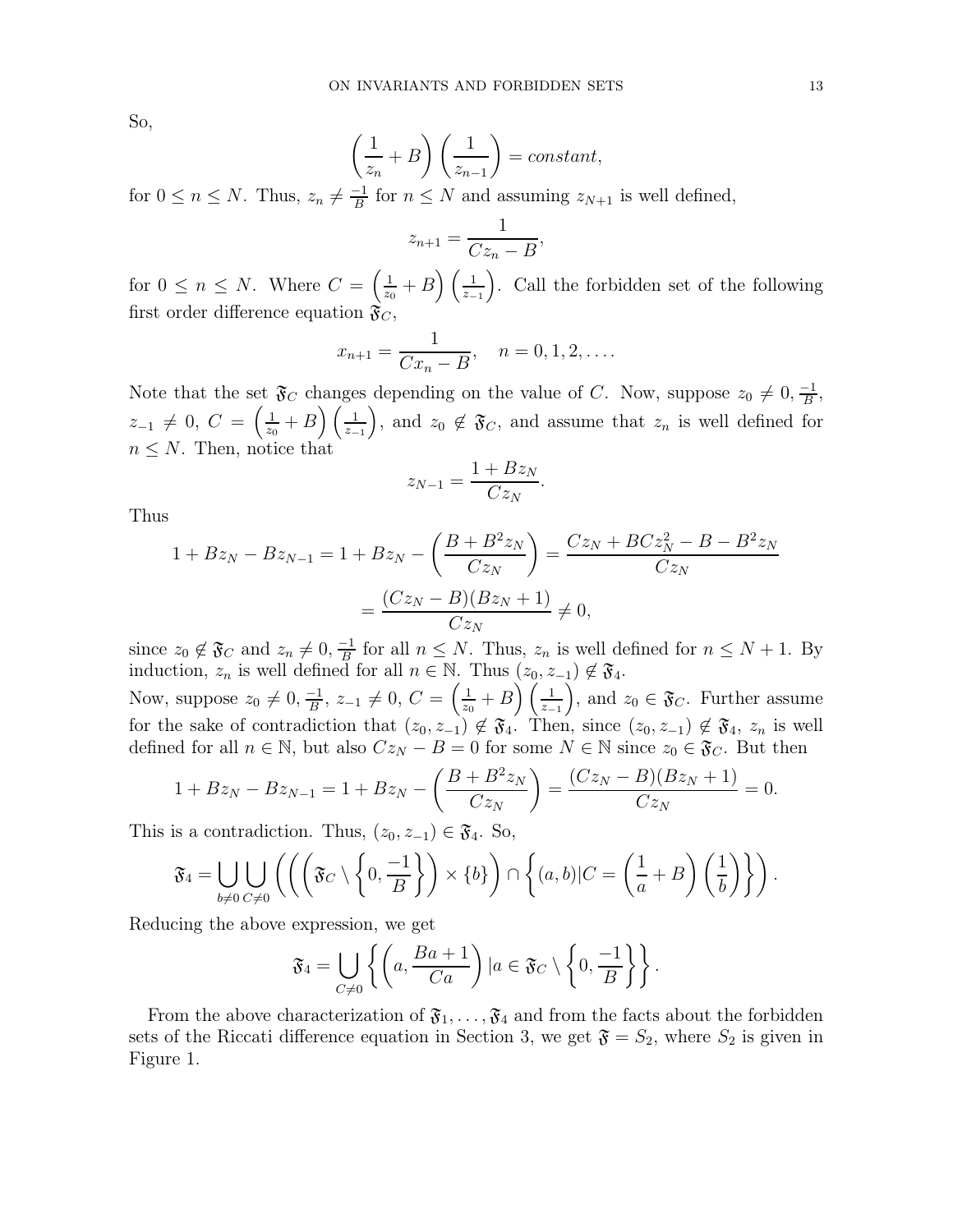### 14 FRANK J. PALLADINO

Now, we will describe the behavior when  $(z_0, z_{-1}) \notin \mathfrak{F}$ . Our analysis of this case will be broken into four subcases as shown in the statement of Theorem 3. Let us first consider case (i). In this case,  $z_0 = 0$  and also since  $(z_0, z_{-1}) \notin \mathfrak{F}$  there will never be division by zero in our solution. It is immediately clear from these two facts and from a basic induction argument that  $z_{2n} = 0$  for all  $n \geq 0$ . This fact and Equation (5) immediately yields,

$$
z_{2n+1} = \frac{z_{2n-1}}{1 + Bz_{2n} - Bz_{2n-1}} = \frac{z_{2n-1}}{1 - Bz_{2n-1}}, \quad n = 0, 1, 2, \dots
$$

Thus, the odd terms are defined recursively by the above equation. Notice that since we have only rewritten the recursive Equation (5), we cannot have division by zero in this equation with our choice of initial conditions. In other words,  $z_{2n+1} \neq \frac{1}{B}$  $rac{1}{B}$  for any  $n \geq 0$ . Notice that this is a Riccati equation after a change of variables. Since we already know the closed form solution for any Riccati equation, we may obtain a closed form solution for  $z_{2n+1}$ , and thus a closed form solution for  $z_n$  in this case. We use the known results for Riccati equations restated in Section 3 to obtain the closed form solutions in the statement of the theorem.

Now, let us consider case (ii). In this case  $z_{-1} = 0$  and also since  $(z_0, z_{-1}) \notin \mathfrak{F}$  there will never be division by zero in our solution. It is immediately clear from these two facts and from a basic induction argument that  $z_{2n+1} = 0$  for all  $n \geq 0$ . This fact and Equation (5) immediately yields,

$$
z_{2n} = \frac{z_{2n-2}}{1 + Bz_{2n-1} - Bz_{2n-2}} = \frac{z_{2n-2}}{1 - Bz_{2n-2}}, \quad n = 1, 2, ....
$$

Thus, the even terms are defined recursively by the above equation. Notice that since we have only rewritten the recursive Equation (5), we cannot have division by zero in this equation with our choice of initial conditions. In other words,  $z_{2n} \neq \frac{1}{B}$  $rac{1}{B}$  for any  $n \geq 0$ . Notice that this is a Riccati equation after a change of variables. Since we already know the closed form solution for any Riccati equation, we may obtain a closed form solution for  $z_{2n}$ , and thus a closed form solution for  $z_n$  in this case. We use the known results for Riccati equations restated in Section 3 to obtain the closed form solutions in the statement of the theorem.

Now, let us consider case (iii). In this case,  $z_0 = \frac{-1}{B}$  $\frac{-1}{B}$ . Also, since  $(z_0, z_{-1}) \notin \mathfrak{F}$ , there will never be division by zero in our solution. This allows us to prove by induction that  $z_n = \frac{-1}{B}$  $\frac{-1}{B}$  for all  $n \geq 0$ . The case  $z_0 = \frac{-1}{B}$  $\frac{-1}{B}$  provides the base case. Assume that  $z_n = \frac{-1}{B}$  $\frac{-1}{B}$ since there is never division by zero from Equation (5) we get,

$$
z_{n+1} = \frac{z_{n-1}}{1 + Bz_n - Bz_{n-1}} = \frac{z_{n-1}}{-Bz_{n-1}} = \frac{-1}{B}.
$$

Thus we have shown that  $z_n = \frac{-1}{B}$  $\frac{-1}{B}$  for all  $n \geq 0$ .

Let us finally consider case (iv). In this case,  $z_0 \neq 0, \frac{-1}{B}$  $\frac{-1}{B}$  and  $z_{-1} \neq 0$ . Also, since  $(z_0, z_{-1}) \notin \mathfrak{F}$ , there will never be division by zero in our solution. This allows us to prove by induction that  $z_n \neq 0$  for all  $n \geq 0$ . The induction argument for this piece is straightforward and is omitted. Since there is never division by zero in our solution and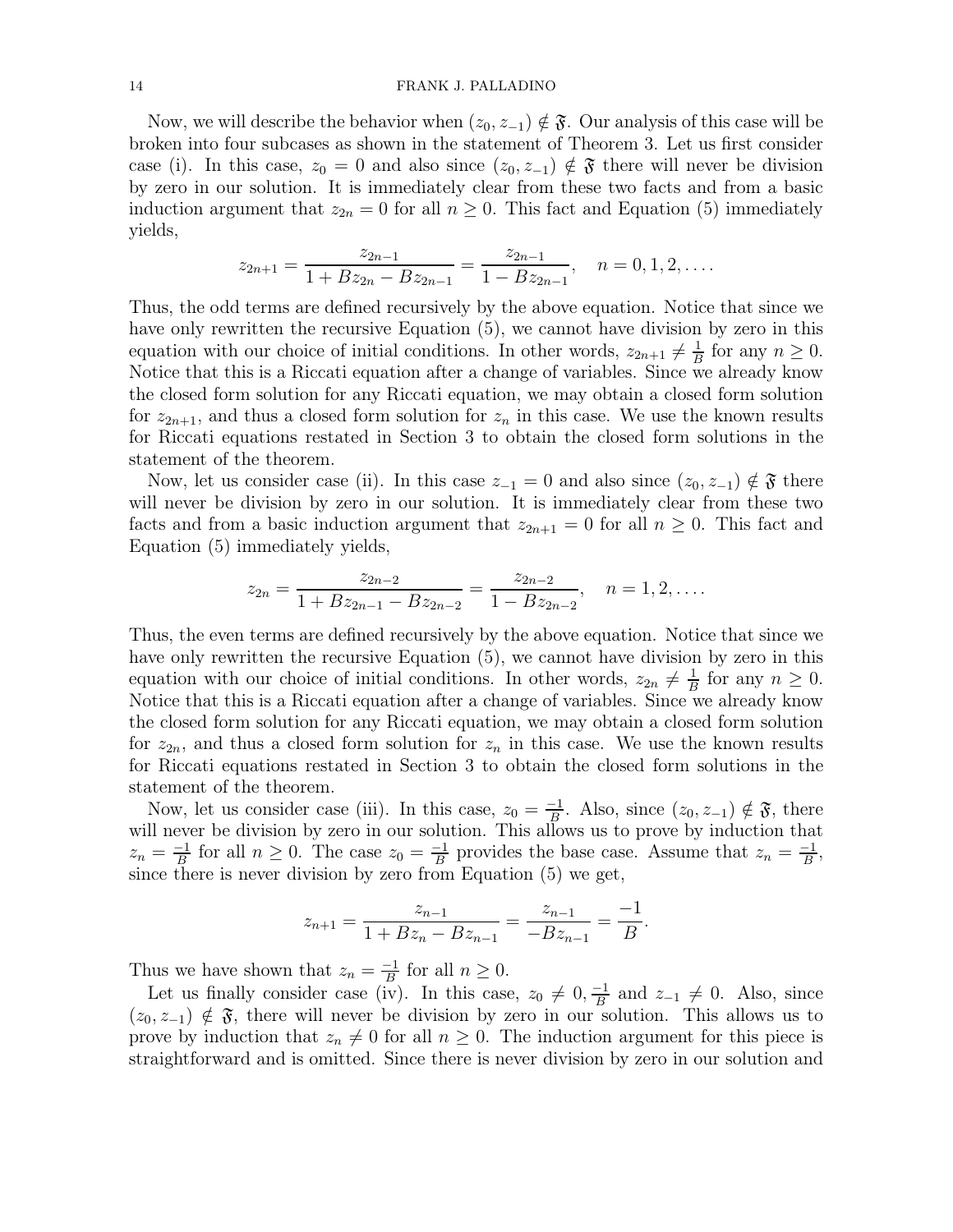since  $z_n \neq 0$  for all  $n \geq 0$ , the following algebraic computation is well defined.

$$
\left(\frac{1}{z_{n+1}} + B\right)\left(\frac{1}{z_n}\right) = \left(\frac{1 + Bz_n - Bz_{n-1}}{z_{n-1}} + B\right)\left(\frac{1}{z_n}\right) = \left(\frac{1 + Bz_n}{z_{n-1}}\right)\left(\frac{1}{z_n}\right) = \left(\frac{1 + Bz_n}{z_n}\right)\left(\frac{1}{z_{n-1}}\right) = \left(\frac{1}{z_n} + B\right)\left(\frac{1}{z_{n-1}}\right).
$$

Thus, we have the following algebraic invariant:

$$
\left(\frac{1}{z_n} + B\right)\left(\frac{1}{z_{n-1}}\right) = constant.
$$

For our fixed but arbitrary initial conditions with  $z_0 \neq 0, \frac{-1}{B}$  $\frac{-1}{B}$  and  $z_{-1} \neq 0$ , let us denote  $C=\left(\frac{1}{\tau_c}\right)$  $\frac{1}{z_0}+B\left(\frac{1}{z-1}\right)$ . Since  $z_0\neq 0, C$  is well defined and since  $z_0\neq \frac{-1}{B}$  $\frac{-1}{B}$ ,  $C \neq 0$ . Since  $C \neq 0$ , this forces  $z_n \neq \frac{-1}{B}$  $\frac{-1}{B}$  for all  $n \geq 0$ . Now, we claim that since  $(z_0, z_{-1}) \notin \mathfrak{F}, z_n \neq \frac{B}{C}$  $\mathcal{C}_{0}^{(n)}$ for all  $n \geq 0$ . In the case where  $C = -B^2$ , it follows from the fact that  $z_n \neq \frac{-1}{B}$  $\frac{-1}{B}$  for all  $n \geq 0$ . In the remaining case, suppose there were such an N, then:

$$
\left(\frac{C}{B} + B\right)\left(\frac{1}{z_{N-1}}\right) = C.
$$

This implies that  $z_N = \frac{B}{C}$  $\frac{B}{C}$  and  $z_{N-1} = \frac{B^2+C}{CB}$ , but then  $1+Bz_N - Bz_{N-1} = 0$ . However, this contradicts the fact that  $(z_0, z_{-1}) \notin \mathfrak{F}$ . Thus, we have that  $z_n \neq \frac{B}{C}$  $\frac{B}{C}$  for all  $n \geq 0$ . Algebraic manipulations of our invariant yield the following:

$$
z_n = \frac{1}{Cz_{n-1} - B}, \quad n \ge 1.
$$

Since  $z_n \neq \frac{B}{C}$  $\frac{B}{C}$  for all  $n \geq 0$ , this equation is well-defined for all  $n \geq 1$ . Thus, the dynamics of  $\{z_n\}_{n=-1}^{\infty}$  are given by a Riccati equation in this case. Since we already know the closed form solution for any Riccati equation, we may obtain a closed form solution for  $\{z_n\}_{n=-1}^{\infty}$ in this case. We use the known results for Riccati equations restated in Section 3 to obtain the closed form solutions in the statement of the theorem.

Theorem 4. Consider the rational difference equation,

$$
z_{n+1} = \frac{z_n^2 + Bz_n - Bz_{n-1}}{z_{n-1}}, \quad n = 0, 1, \dots,
$$
 (6)

with  $B \in \mathbb{C}$  and with initial conditions  $z_0, z_{-1} \in \mathbb{C}$ . Then the forbidden set,  $\mathfrak{F} = S_3$ , where  $S_3$  is given in Figure 2. Also, given  $(z_0, z_{-1}) \notin \mathfrak{F}$ ,  $z_{n+1} = Cz_n - B$  for all  $n \geq 0$ , where  $C = \frac{z_0 + B}{z_0}$  $rac{a+B}{z-1}$ . This implies

$$
z_n = C^n z_0 - \sum_{k=1}^n C^{k-1} B, \quad n \ge 1.
$$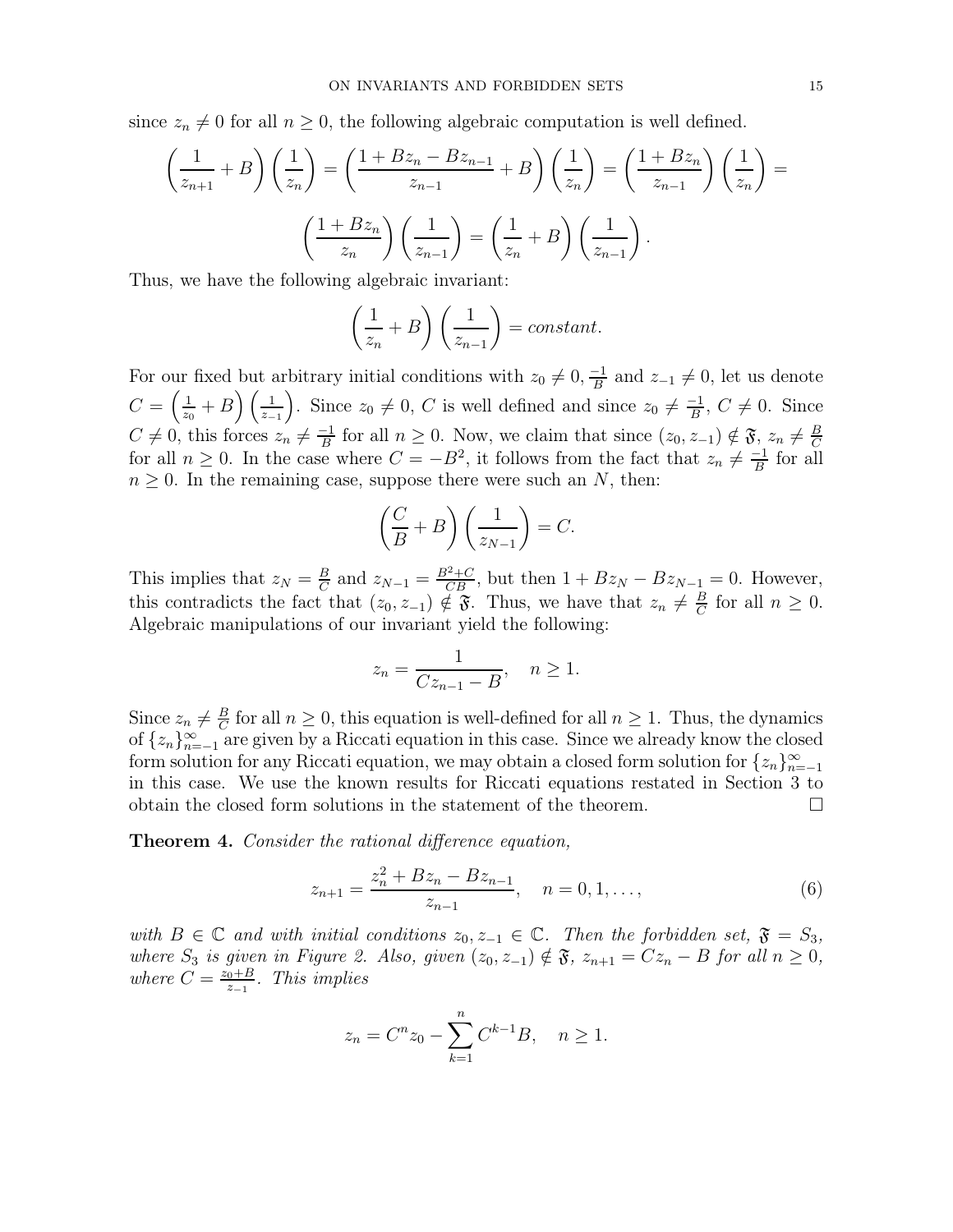*Proof.* Let us first consider the case where  $(z_0, z_{-1}) \notin \mathfrak{F}$ . In this case clearly  $z_n \neq 0$  for  $n \ge -1$  or else we would have division by zero. Since  $z_n \ne 0$  for all  $n \ge -1$  the following algebraic computation is well defined:

$$
\frac{z_{n+1} + B}{z_n} = \frac{\frac{z_n^2 + Bz_n - Bz_{n-1}}{z_{n-1}} + B}{z_n} = \frac{z_n^2 + Bz_n}{z_n z_{n-1}} = \frac{z_n + B}{z_{n-1}}.
$$

Thus, we have the following algebraic invariant:

$$
\frac{z_n + B}{z_{n-1}} = constant.
$$

For our fixed but arbitrary initial conditions, let us denote  $C = \frac{z_0 + B}{z-1}$  $\frac{0+B}{z-1}$ . Since  $z_{-1} \neq 0, C$ is well defined. Algebraic manipulations of our invariant yield the following:

$$
z_n = C z_{n-1} - B, \quad n \ge 1.
$$

Thus, the dynamics of  $\{z_n\}_{n=-1}^{\infty}$  are given by a linear equation in this case. Since we already know the closed form solution for any linear equation, we may obtain a closed form solution for  $\{z_n\}_{n=-1}^{\infty}$  in this case. The resulting closed form solution is

$$
z_n = C^n z_0 - \sum_{k=1}^n C^{k-1} B, \quad n \ge 1.
$$

Now, we must find the forbidden set for our Equation  $(6)$ . Let  $\mathfrak{F}$  be the forbidden set. Suppose  $z_0, z_{-1} \neq 0, C = \frac{z_0 + B}{z_{-1}}$  $\frac{a+B}{z-1} \neq 1$ , and  $z_0 \notin \left\{ \frac{B-BC^n}{C^n-C^{n+1}} \middle| n \in \mathbb{N} \right\}$ , and assume that  $z_n$  is well defined for  $n \leq N$ . Then

$$
z_{N-1}\neq 0,
$$

since  $z_0 \notin \{\frac{B-BC^n}{C^n-C^{n+1}}|n \in \mathbb{N}\}$ . Thus,  $z_n$  is well defined for  $n \leq N+1$ . By induction,  $z_n$  is well defined for all  $n \in \mathbb{N}$ . Thus,  $(z_0, z_{-1}) \notin \mathfrak{F}$ .

Now, suppose  $z_0, z_{-1} \neq 0, C = \frac{z_0 + B}{z_{-1}}$  $\frac{a+B}{z-1} \neq 1$ , and  $z_0 \in \left\{ \frac{B-BC^n}{C^n - C^{n+1}} | n \in \mathbb{N} \right\}$ . Further assume for the sake of contradiction that  $(z_0, z_{-1}) \notin \mathfrak{F}$ . Then since  $(z_0, z_{-1}) \notin \mathfrak{F}$ ,  $z_n$  is well defined for all  $n \in \mathbb{N}$ , but also  $z_N = 0$  for some  $N \in \mathbb{N}$ , since  $z_0 \in \left\{ \frac{B - BC^n}{C^n - C^{n+1}} | n \in \mathbb{N} \right\}$ . This is a contradiction. Thus,  $(z_0, z_{-1}) \in \mathfrak{F}$ .

Suppose  $z_0, z_{-1} \neq 0, C = \frac{z_0 + B}{z_{-1}}$  $\frac{a+B}{z-1} = 1$ , and  $z_0 \notin \{nB | n \in \mathbb{N}\}\$ , and assume that  $z_n$  is well defined for  $n \leq N$ . Then

$$
z_{N-1}\neq 0,
$$

since  $z_0 \notin \{nB|n \in \mathbb{N}\}$ . Thus,  $z_n$  is well defined for  $n \leq N+1$ . By induction,  $z_n$  is well defined for all  $n \in \mathbb{N}$ . Thus,  $(z_0, z_{-1}) \notin \mathfrak{F}$ .

Now, suppose  $z_0, z_{-1} \neq 0, C = \frac{z_0 + B}{z_{-1}}$  $\frac{a+B}{z-1} = 1$ , and  $z_0 \in \{nB | n \in \mathbb{N}\}\$ . Further assume for the sake of contradiction that  $(z_0, z_{-1}) \notin \mathfrak{F}$ . Then, since  $(z_0, z_{-1}) \notin \mathfrak{F}$ ,  $z_n$  is well defined for all  $n \in \mathbb{N}$ , but also  $z_N = 0$  for some  $N \in \mathbb{N}$ , since  $z_0 \in \{nB | n \in \mathbb{N}\}\$ . This is a contradiction. Thus,  $(z_0, z_{-1}) \in \mathfrak{F}$ .

Finally, suppose either  $z_0 = 0$  or  $z_{-1} = 0$ , then  $(z_0, z_{-1}) \in \mathfrak{F}$ . Thus,  $\mathfrak{F} = S_3$ , where  $S_3$ is given in Figure 2.  $\Box$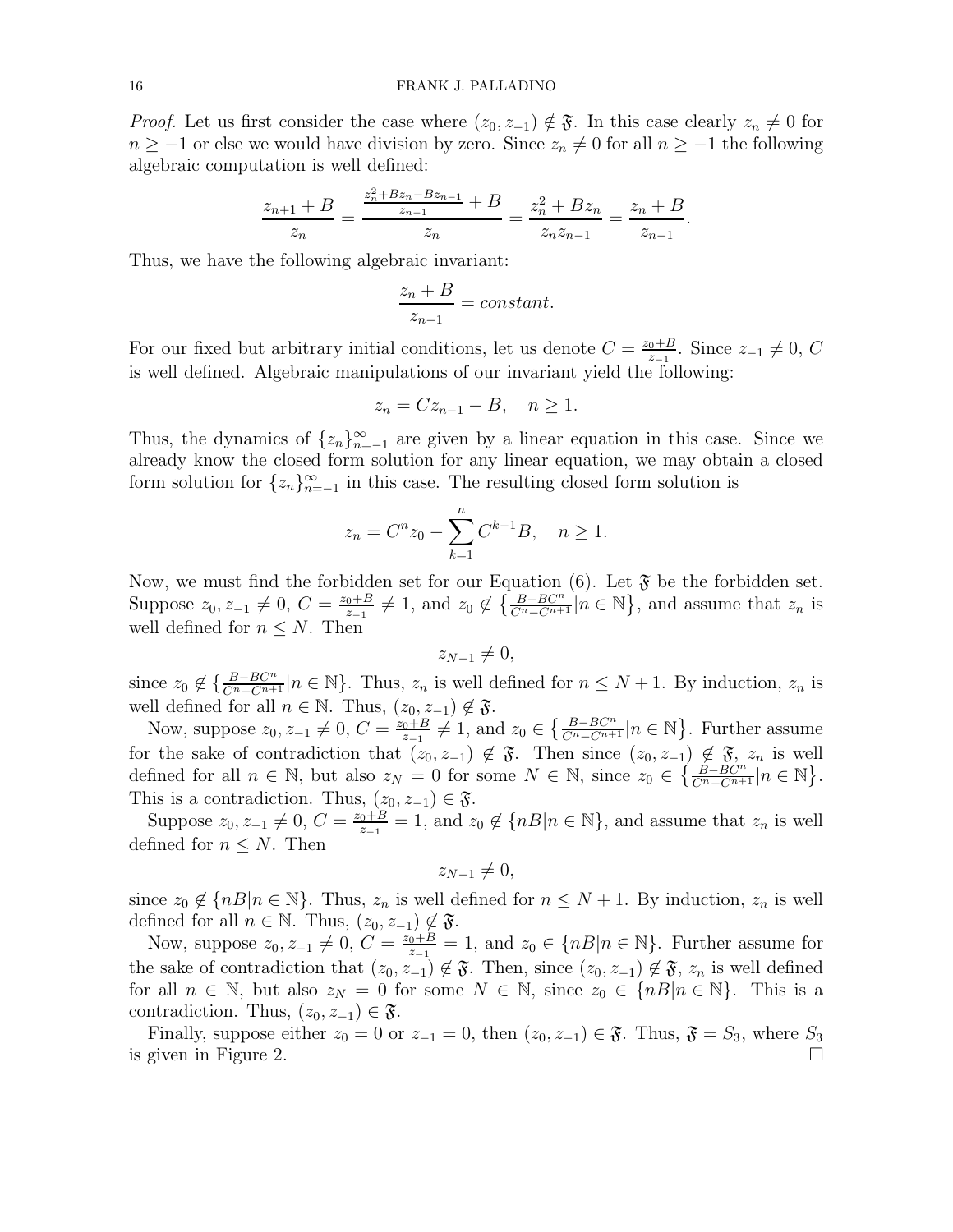Theorem 5. Consider the rational difference equation,

$$
z_{n+1} = \frac{z_n^2 + Bz_n}{z_{n-1} + B}, \quad n = 0, 1, \dots,
$$
\n(7)

with  $B \in \mathbb{C} \setminus \{0\}$  and with initial conditions  $z_0, z_{-1} \in \mathbb{C}$ . Then the forbidden set,  $\mathfrak{F} = S_4$ , where  $S_4$  is given in Figure 2. Also, given  $(z_0, z_{-1}) \notin \mathfrak{F}$  there are two possibilities:

i.  $z_0 = 0$ , in which case  $z_n = 0$  for all  $n \geq 0$ ;

ii.  $z_0 \neq 0$ , in which case  $z_{n+1} = \frac{z_n + B}{C}$  $\frac{+B}{C}$  for all  $n \geq 0$ , where  $C = \frac{z_{-1} + B}{z_0}$  $rac{1+B}{z_0}$ . This implies

$$
z_n = \frac{z_0}{C^n} + \sum_{k=1}^n \frac{B}{C^k}, \quad n \ge 1.
$$

*Proof.* Let us first consider the case where  $(z_0, z_{-1}) \notin \mathfrak{F}$ . Our analysis of this case will be broken into two subcases as shown in the statement of Theorem 5. Let us first consider case (i). In this case,  $z_0 = 0$  and also since  $(z_0, z_{-1}) \notin \mathfrak{F}$ , there will never be division by zero in our solution. It is immediately clear from these two facts and from a basic induction argument that  $z_n = 0$  for all  $n \geq 0$ .

Now, let us consider case (ii). In this case  $z_0 \neq 0$ . Also, since  $(z_0, z_{-1}) \notin \mathfrak{F}$ , there will never be division by zero in our solution. Thus,  $z_n \neq -B$  for all  $n \geq -1$  or else we would have division by zero. This allows us to prove by induction that  $z_n \neq 0$  for all  $n \geq 0$ . The induction argument for this piece is straightforward and is omitted. Since there is never division by zero in our solution, and since  $z_n \neq 0$  for all  $n \geq 0$ , the following algebraic computation is well defined.

$$
\frac{z_n + B}{z_{n+1}} = \frac{(z_n + B)(z_{n-1} + B)}{z_n^2 + Bz_n} = \frac{z_{n-1} + B}{z_n}.
$$

Thus, we have the following algebraic invariant:

$$
\frac{z_{n-1} + B}{z_n} = constant.
$$

For our fixed but arbitrary initial conditions with  $z_0 \neq 0$ , let us denote  $C = \frac{z_{-1}+B}{z_0}$  $rac{1+B}{z_0}$ . Since  $z_0 \neq 0$ , C is well defined and since  $z_{-1} \neq -B$ ,  $C \neq 0$ . Algebraic manipulations of our invariant yield the following:

$$
z_n = \frac{z_{n-1} + B}{C}, \quad n \ge 1.
$$

Thus, the dynamics of  $\{z_n\}_{n=-1}^{\infty}$  are given by a linear equation in this case. Since we already know the closed form solution for any linear equation, we may obtain a closed form solution for  $\{z_n\}_{n=-1}^{\infty}$  in this case. The resulting closed form solution is

$$
z_n = \frac{z_0}{C^n} + \sum_{k=1}^n \frac{B}{C^k}, \quad n \ge 1.
$$

Now, we must find the forbidden set for our Equation (7). Let  $\mathfrak{F}$  be the forbidden set. Suppose  $z_0, z_{-1} \neq -B, C = \frac{z_{-1}+B}{z_0}$  $rac{1+B}{z_0} \neq 1$ , and  $z_0 \notin \left\{ \frac{B-BC^{n+1}}{C-1} \right\}$  $\frac{BC^{n+1}}{C-1}|n \in \mathbb{N}$ , and assume that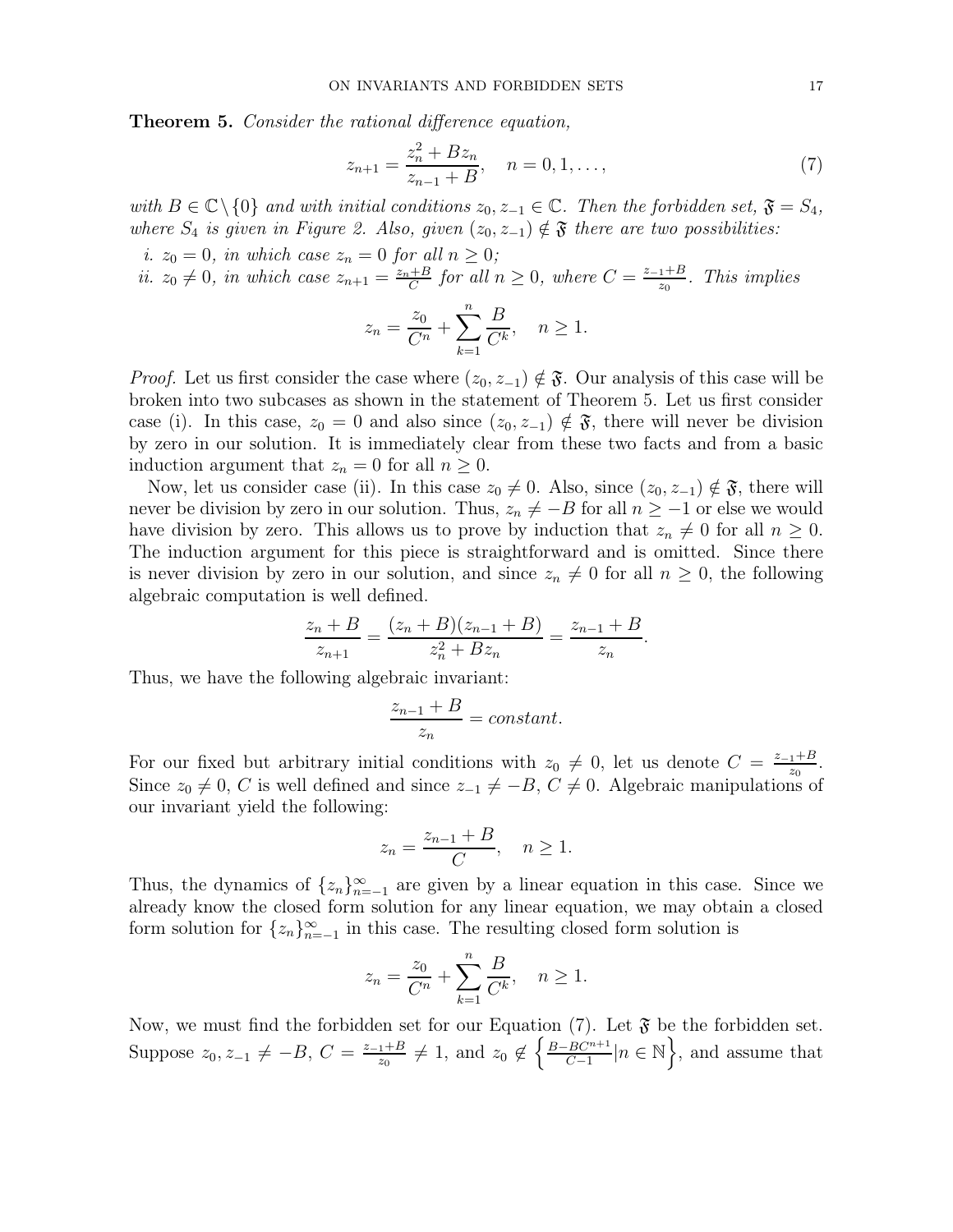$z_n$  is well defined for  $n \leq N$ . Then

$$
z_{N-1}\neq -B,
$$

since  $z_0 \notin \left\{\frac{B-BC^{n+1}}{C-1}\right\}$  $\left\{\frac{BC^{n+1}}{C-1}\middle|n\in\mathbb{N}\right\}$ . Thus,  $z_n$  is well defined for  $n\leq N+1$ . By induction,  $z_n$ is well defined for all  $n \in \mathbb{N}$ . Thus,  $(z_0, z_{-1}) \notin \mathfrak{F}$ .

Now, suppose  $z_0, z_{-1} \neq -B, C = \frac{z_{-1}+B}{z_0}$  $\frac{1+B}{z_0} \neq 1$ , and  $z_0 \in \left\{\frac{B-BC^{n+1}}{C-1}\right\}$  $\frac{BC^{n+1}}{C-1}|n \in \mathbb{N}\bigg\}$ . Further assume for the sake of contradiction that  $(z_0, z_{-1}) \notin \mathfrak{F}$ . Then, since  $(z_0, z_{-1}) \notin \mathfrak{F}$ ,  $z_n$  is well defined for all  $n \in \mathbb{N}$ , but also  $z_N = -B$  for some  $N \in \mathbb{N}$ , since  $z_0 \in$   $\{B - BC^{n+1} | n \in \mathbb{N} \}$ . This is a contradiction. Thus  $(z_0, z_1) \in \mathcal{F}$  $B-BC^{n+1}$  $\left\{\frac{BC^{n+1}}{C-1}\middle|n\in\mathbb{N}\right\}$ . This is a contradiction. Thus,  $(z_0, z_{-1}) \in \mathfrak{F}$ .

Suppose  $z_0, z_{-1} \neq -B, C = \frac{z_{-1}+B}{z_0}$  $\frac{1+B}{z_0} = 1$ , and  $z_0 \notin \{-nB - B | n \in \mathbb{N}\}$ , and assume that  $z_n$  is well defined for  $n \leq N$ . Then

$$
z_{N-1}\neq -B,
$$

since  $z_0 \notin \{-nB - B|n \in \mathbb{N}\}$ . Thus,  $z_n$  is well defined for  $n \leq N + 1$ . By induction,  $z_n$ is well defined for all  $n \in \mathbb{N}$ . Thus,  $(z_0, z_{-1}) \notin \mathfrak{F}$ .

Now, suppose  $z_0, z_{-1} \neq -B, C = \frac{z_{-1}+B}{z_0}$  $\frac{1+B}{z_0} = 1$ , and  $z_0 \in \{-nB - B|n \in \mathbb{N}\}$ . Further assume for the sake of contradiction that  $(z_0, z_{-1}) \notin \mathfrak{F}$ . Then, since  $(z_0, z_{-1}) \notin \mathfrak{F}$ ,  $z_n$  is well defined for all  $n \in \mathbb{N}$ , but also  $z_N = -B$  for some  $N \in \mathbb{N}$ , since  $z_0 \in$  ${-nB - B|n \in \mathbb{N}}$ . This is a contradiction. Thus,  $(z_0, z_{-1}) \in \mathfrak{F}$ .

Finally, suppose either  $z_0 = -B$  or  $z_{-1} = -B$ , then  $(z_0, z_{-1}) \in \mathfrak{F}$ . Thus,  $\mathfrak{F} = S_4$ , where  $S_4$  is given in Figure 2.

Theorem 6. Consider the rational difference equation,

$$
z_{n+1} = \frac{z_n z_{n-1} + B z_n}{B + z_n}, \quad n = 0, 1, \dots,
$$
\n(8)

.

with  $B \in \mathbb{C} \setminus \{0\}$  and with initial conditions  $z_0, z_{-1} \in \mathbb{C}$ . Then the forbidden set,  $\mathfrak{F} = S_5$ , where  $S_5$  is given in Figure 2. Also, given  $(z_0, z_{-1}) \notin \mathfrak{F}$ ,  $z_{n+1} = \frac{C}{z_n+1}$  $\frac{C}{z_n+B}$  for all  $n \geq 0$ , where  $C = (z_{-1} + B)(z_0)$ . This implies the following:

a. If  $C = 0$ , then  $z_n = 0$  for all  $n \geq 0$ . *b.* If  $\frac{-C}{B^2} \in \mathbb{C} \setminus \left[\frac{1}{4}\right]$  $(\frac{1}{4}, \infty)$ , then

$$
z_n = B\left(\frac{(B\lambda_2 - z_0 - B)\lambda_1^{n+1} + (z_0 + B - B\lambda_1)\lambda_2^{n+1}}{(B\lambda_2 - z_0 - B)\lambda_1^n + (z_0 + B - B\lambda_1)\lambda_2^n}\right) - B, \quad n \ge 0.
$$

Where

$$
\lambda_1 = \frac{1 - \sqrt{1 + \frac{4C}{B^2}}}{2}
$$
, and  $\lambda_2 = \frac{1 + \sqrt{1 + \frac{4C}{B^2}}}{2}$ 

c. If 
$$
\frac{-C}{B^2} = \frac{1}{4}
$$
, then  

$$
z_n = B\left(\frac{B + (n+1)(2z_0 + B)}{2B + 4nz_0 + 2nB}\right) - B, \quad n \ge 0.
$$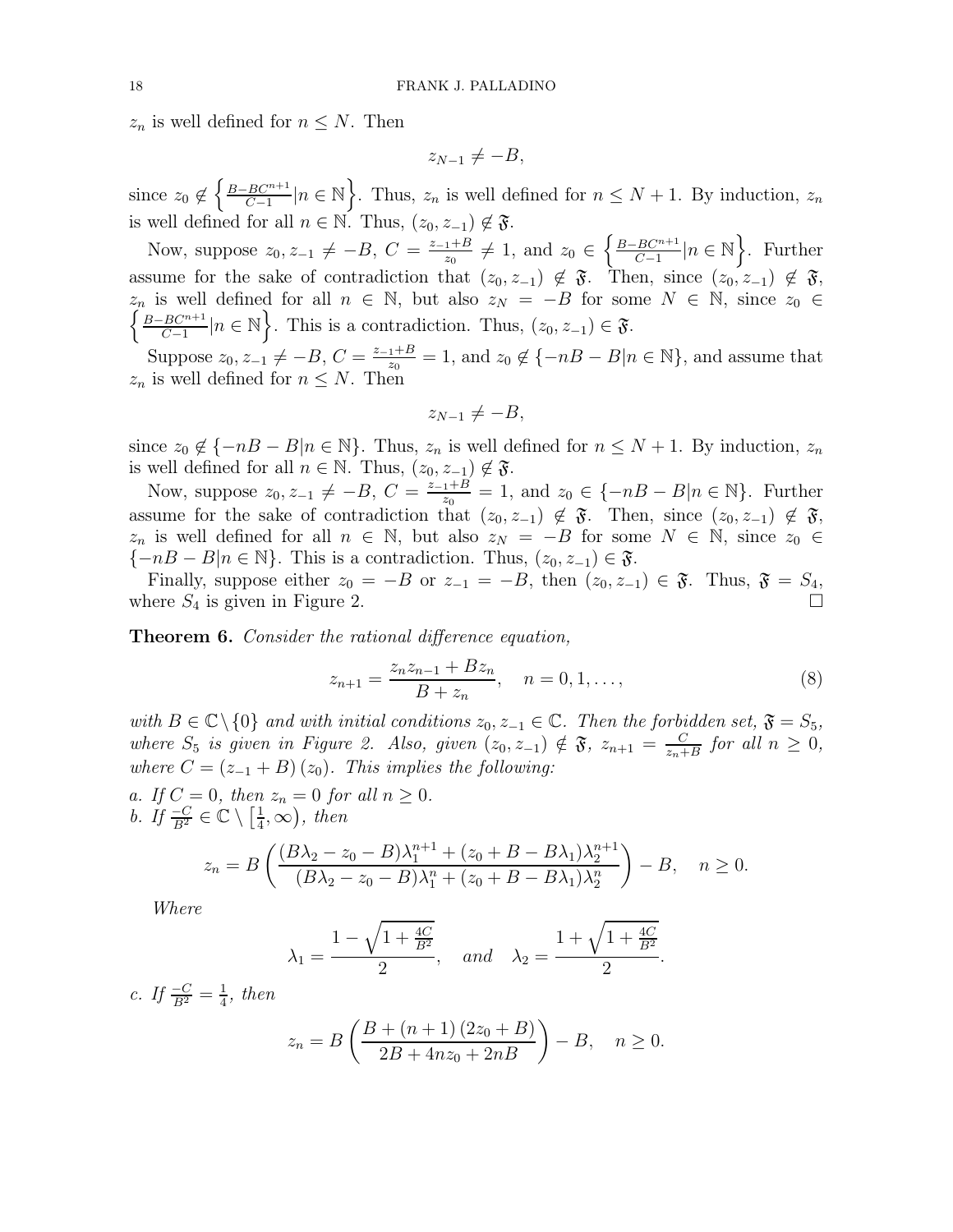d. If 
$$
\frac{-C}{B^2} \in (\frac{1}{4}, \infty)
$$
, then call  $B\sqrt{\frac{-4C}{B^2} - 1} = D$  and call  $\arccos\left(\sqrt{\frac{B^2}{-4C}}\right) = \rho$ , and for   
  $n \ge 0$ , we have  

$$
z_n = B\sqrt{\frac{-C}{B^2}} \left(\frac{D\cos((n+1)\rho) + (B + 2z_0)\sin((n+1)\rho)}{D\cos(n\rho) + (B + 2z_0)\sin(n\rho)}\right) - B.
$$

*Proof.* Let us first consider the case where  $(z_0, z_{-1}) \notin \mathfrak{F}$ . In this case clearly  $z_n \neq -B$ for  $n \geq 0$ , or else we would have division by zero. Since  $z_n \neq -B$  for all  $n \geq 0$ , the following algebraic computation is well defined:

$$
z_{n+1}(z_n + B) = \left(\frac{z_n z_{n-1} + B z_n}{B + z_n}\right)(z_n + B) = z_n(z_{n-1} + B).
$$

Thus we have the following algebraic invariant:

 $z_n(z_{n-1}+B) = constant.$ 

For our fixed but arbitrary initial conditions, let us denote  $C = z_0(z_{-1} + B)$ . Algebraic manipulations of our invariant yield the following:

$$
z_n = \frac{C}{z_{n-1} + B}, \quad n \ge 1.
$$

Since  $z_n \neq -B$  for all  $n \geq 0$ , this equation is well-defined for all  $n \geq 1$ . Thus the dynamics of  $\{z_n\}_{n=-1}^{\infty}$  are given by a Riccati equation in this case. Since we already know the closed form solution for any Riccati equation, we may obtain a closed form solution for  $\{z_n\}_{n=-1}^{\infty}$  in this case. We use the known results for Riccati equations restated in Section 3 to obtain the closed form solutions in the statement of the theorem.

Now, we must find the forbidden set for our Equation  $(8)$ . Let  $\mathfrak{F}$  be the forbidden set. Assume  $z_n$  is well defined for  $n \leq N$ , then  $z_n \neq -B$  for  $1 \leq n \leq N-1$ . Using this we get that for  $n < N$ ,

$$
z_{n+1}(z_n + B) = \left(\frac{z_n z_{n-1} + B z_n}{B + z_n}\right)(z_n + B) = z_n(z_{n-1} + B).
$$

So,

 $z_n(z_{n-1} + B) = constant.$ 

for  $0 \leq n \leq N$ . Thus, assuming  $z_{N+1}$  is well defined,

$$
z_{n+1} = \frac{C}{z_n + B},
$$

for  $0 \leq n \leq N$ . Where  $C = z_0(z_{-1} + B)$ . Call the forbidden set of the following first order difference equation  $\mathfrak{F}_C$ ,

$$
x_{n+1} = \frac{C}{x_n + B}, \quad n = 0, 1, 2, \dots.
$$

Note that the set  $\mathfrak{F}_C$  changes depending on the value of C. Now, suppose  $C = z_0(z_{-1}+B)$ and  $z_0 \notin \mathfrak{F}_C$ , and assume that  $z_n$  is well defined for  $n \leq N$ . Recall that we have shown that this implies  $z_n \neq -B$  for  $n < N$ . Then

$$
B+z_n\neq 0,
$$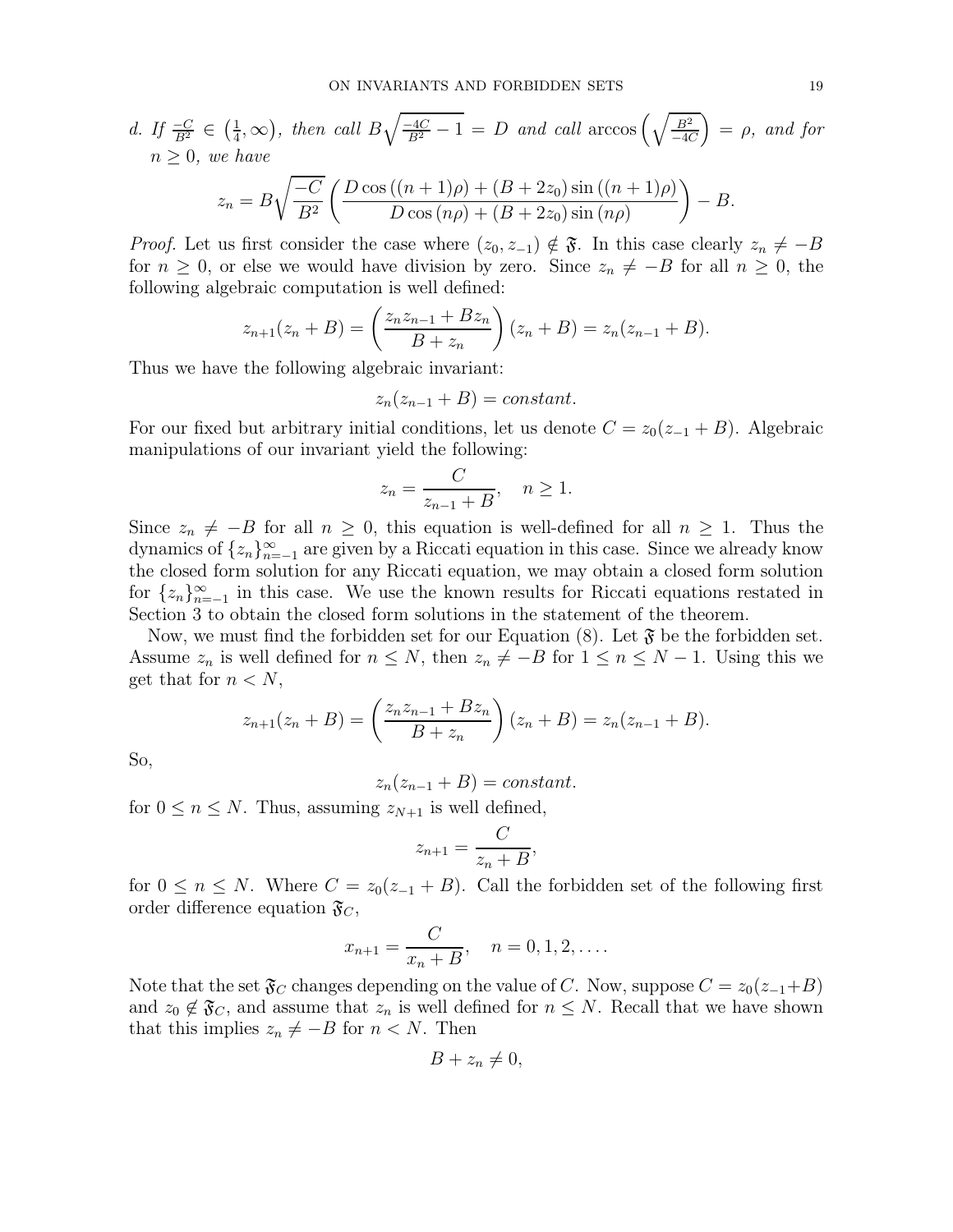since  $z_0 \notin \mathfrak{F}_C$ . Thus,  $z_n$  is well defined for  $n \leq N+1$ . By induction,  $z_n$  is well defined for all  $n \in \mathbb{N}$ . Thus,  $(z_0, z_{-1}) \notin \mathfrak{F}$ .

Now, suppose  $C = z_0(z_{-1} + B)$  and  $z_0 \in \mathfrak{F}_C$ . Further assume for the sake of contradiction that  $(z_0, z_{-1}) \notin \mathfrak{F}$ . Then, since  $(z_0, z_{-1}) \notin \mathfrak{F}$ ,  $z_n$  is well defined for all  $n \in \mathbb{N}$ , but also  $B + z_N = 0$  for some  $N \in \mathbb{N}$ , since  $z_0 \in \mathfrak{F}_C$ . This is a contradiction. Thus  $(z_0, z_{-1}) \in \mathfrak{F}$ . So,

$$
\mathfrak{F} = \bigcup_{b \in \mathbb{C}} \bigcup_{C \in \mathbb{C}} \left( (\mathfrak{F}_C \times \{b\}) \cap \{(a, b) | C = a(b + B) \} \right).
$$

Notice that  $({0} \times \mathbb{C}) \cap \mathfrak{F} = \emptyset$  since if  $z_0 = 0$  then a simple induction argument tells us that  $z_n = 0$  for all  $n \in \mathbb{N}$ , so there will never be division by zero in such a case. So we may reduce the above expression as follows,

$$
\mathfrak{F} = \bigcup_{C \in \mathbb{C}} \left\{ \left( a, \frac{C - Ba}{a} \right) \mid a \in \mathfrak{F}_C \setminus \{0\} \right\}.
$$

From the above reduction, and from the facts about the forbidden sets of the Riccati difference equation in Section 3, we get  $\mathfrak{F} = S_5$ , where  $S_5$  is given in Figure 2.

Theorem 7. Consider the rational difference equation,

$$
z_{n+1} = \frac{z_n z_{n-1} + B z_{n-1} - B z_n}{z_n}, \quad n = 0, 1, \dots,
$$
\n(9)

with  $B \in \mathbb{C} \setminus \{0\}$  and with initial conditions  $z_0, z_{-1} \in \mathbb{C}$ . Then the forbidden set,  $\mathfrak{F} = S_6$ , where  $S_6$  is given in Figure 2. Also, given  $(z_0, z_{-1}) \notin \mathfrak{F}$ ,  $z_{n+1} = \frac{C - Bz_n}{z_n}$  $\frac{-Bz_n}{z_n}$  for all  $n \geq 0$ , where  $C = z_{-1}(z_0 + B)$ . This implies the following:

a. If  $C = 0$ , then  $z_n = -B$  for all  $n \geq 0$ . *b.* If  $\frac{-C}{B^2} \in \mathbb{C} \setminus \left[\frac{1}{4}\right]$  $(\frac{1}{4}, \infty)$ , then

$$
z_n = -B\left(\frac{(B\lambda_2 + z_0)\lambda_1^{n+1} - (z_0 + B\lambda_1)\lambda_2^{n+1}}{(B\lambda_2 + z_0)\lambda_1^n - (z_0 + B\lambda_1)\lambda_2^n}\right), \quad n \ge 0.
$$

Where

$$
\lambda_1 = \frac{1 - \sqrt{1 + \frac{4C}{B^2}}}{2}
$$
, and  $\lambda_2 = \frac{1 + \sqrt{1 + \frac{4C}{B^2}}}{2}$ .

c. If  $\frac{-C}{B^2} = \frac{1}{4}$  $\frac{1}{4}$ , then

$$
z_n = -B\left(\frac{-B + (n+1)(2z_0 + B)}{-2B + 4nz_0 + 2nB}\right), \quad n \ge 0.
$$

d. If  $\frac{-C}{B^2} \in \left(\frac{1}{4}\right)$  $(\frac{1}{4}, \infty)$ , then call  $B\sqrt{\frac{-4C}{B^2}-1} = D$  and  $\arccos\left(\sqrt{\frac{B^2}{-4C}}\right)$  $\left(\frac{B^2}{-4C}\right) = \rho$ , and for  $n \geq 0$ , we get

$$
z_n = -B\sqrt{\frac{-C}{B^2}} \left( \frac{D\cos((n+1)\rho) + (-2z_0 - B)\sin((n+1)\rho)}{D\cos(n\rho) + (-2z_0 - B)\sin(n\rho)} \right).
$$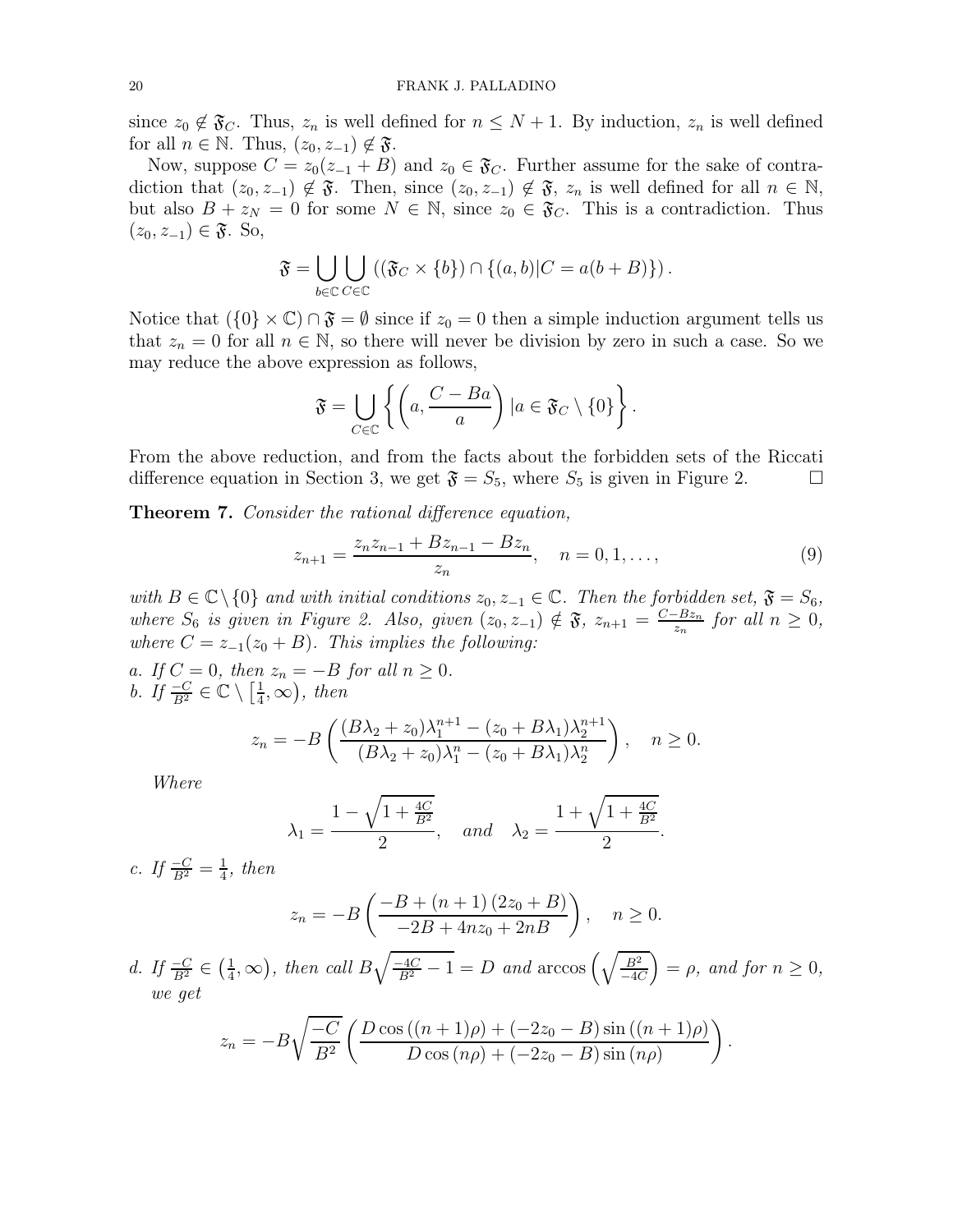*Proof.* Let us first consider the case where  $(z_0, z_{-1}) \notin \mathfrak{F}$ . In this case clearly  $z_n \neq 0$  for  $n \geq 0$ , or else we would have division by zero. Since  $z_n \neq 0$  for all  $n \geq 0$ , the following algebraic computation is well defined:

$$
z_n(z_{n+1}+B) = \left(\frac{z_n z_{n-1} + B z_{n-1} - B z_n}{z_n} + B\right)(z_n) = \left(\frac{z_n z_{n-1} + B z_{n-1}}{z_n}\right)(z_n) = z_{n-1}(z_n + B).
$$

Thus, we have the following algebraic invariant:

$$
z_{n-1}(z_n + B) = constant.
$$

For our fixed but arbitrary initial conditions, let us denote  $C = z_{-1}(z_0 + B)$ . Algebraic manipulations of our invariant yield the following:

$$
z_n = \frac{C - Bz_{n-1}}{z_{n-1}}, \quad n \ge 1.
$$

Since  $z_n \neq 0$  for all  $n \geq 0$ , this equation is well-defined for all  $n \geq 1$ . Thus, the dynamics of  $\{z_n\}_{n=-1}^{\infty}$  are given by a Riccati equation in this case. Since we already know the closed form solution for any Riccati equation, we may obtain a closed form solution for  $\{z_n\}_{n=-1}^{\infty}$ in this case. We use the known results for Riccati equations restated in Section 3 to obtain the closed form solutions in the statement of the theorem. Now, we must find the forbidden set for our Equation (9). Let  $\mathfrak F$  be the forbidden set. Assume  $z_n$  is well defined for  $n \leq N$ , then  $z_n \neq 0$  for  $1 \leq n \leq N-1$ . Using this we get that for  $n < N$ 

$$
z_n(z_{n+1} + B) = \left(\frac{z_n z_{n-1} + B z_{n-1} - B z_n}{z_n} + B\right)(z_n) =
$$

$$
\left(\frac{z_n z_{n-1} + B z_{n-1}}{z_n}\right)(z_n) = z_{n-1}(z_n + B).
$$

So,

$$
z_n(z_{n-1} + B) = constant.
$$

for  $0 \leq n \leq N$ . Thus, assuming  $z_{N+1}$  is well defined,

$$
z_{n+1} = \frac{C - Bz_n}{z_n},
$$

for  $0 \leq n \leq N$ , where  $C = z_{-1}(z_0 + B)$ . Call the forbidden set of the following first order difference equation  $\mathfrak{F}_C$ ,

$$
x_{n+1} = \frac{C - Bx_n}{x_n}, \quad n = 0, 1, 2, \dots
$$

Note that the set  $\mathfrak{F}_C$  changes depending on the value of C. Now, suppose  $C = z_{-1}(z_0+B)$ and  $z_0 \notin \mathfrak{F}_C$ , and assume that  $z_n$  is well defined for  $n \leq N$ . Recall that we have shown that this implies  $z_n \neq 0$  for  $n < N$ . Then

$$
z_N\neq 0,
$$

since  $z_0 \notin \mathfrak{F}_C$ . Thus  $z_n$  is well defined for  $n \leq N+1$ . By induction,  $z_n$  is well defined for all  $n \in \mathbb{N}$ . Thus,  $(z_0, z_{-1}) \notin \mathfrak{F}$ .

Now, suppose  $C = z_{-1}(z_0+B)$  and  $z_0 \in \mathfrak{F}_C$ . Further assume for the sake of contradiction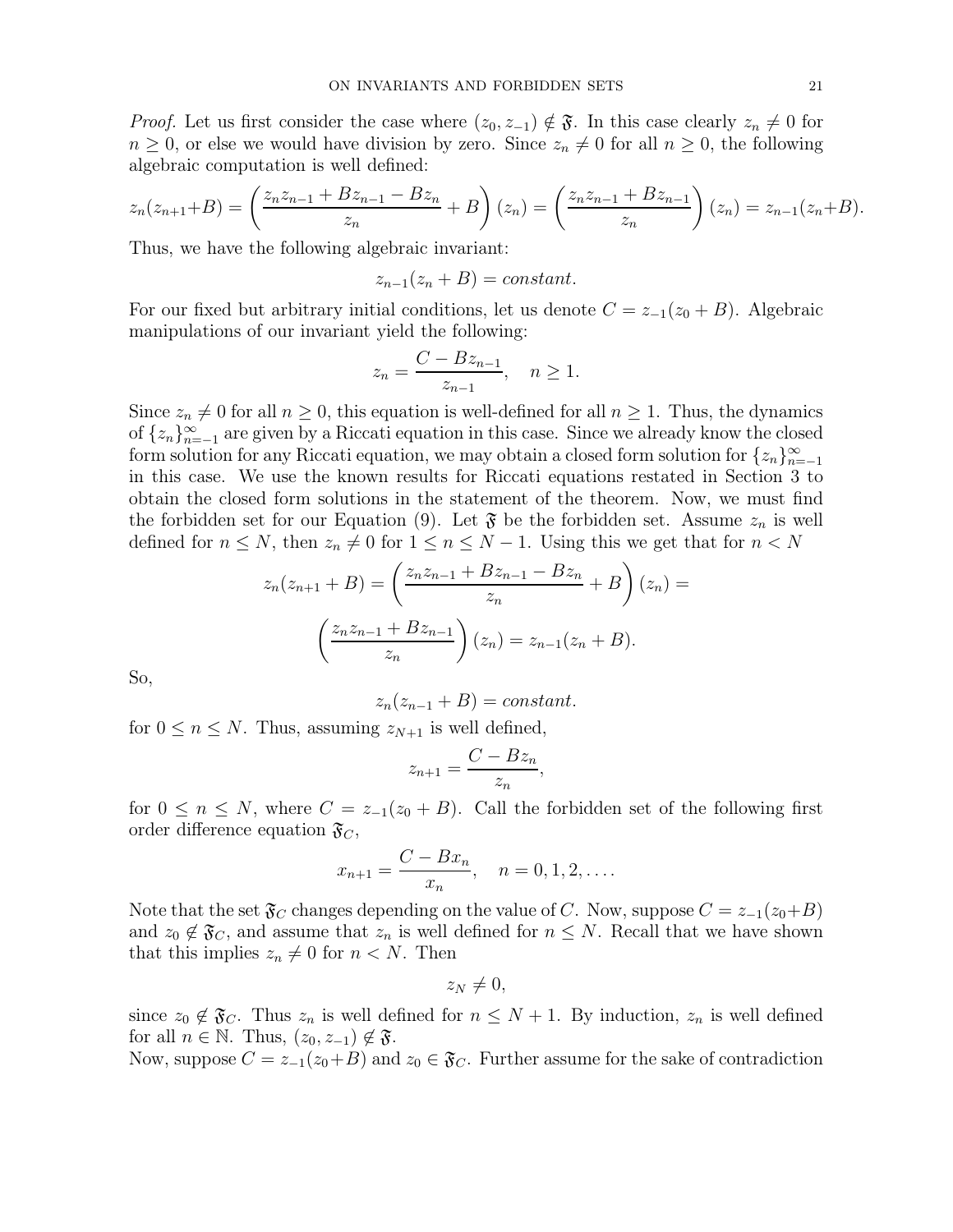that  $(z_0, z_{-1}) \notin \mathfrak{F}$ . Then, since  $(z_0, z_{-1}) \notin \mathfrak{F}$ ,  $z_n$  is well defined for all  $n \in \mathbb{N}$ , but also  $z_N = 0$  for some  $N \in \mathbb{N}$ , since  $z_0 \in \mathfrak{F}_C$ . This is a contradiction. Thus,  $(z_0, z_{-1}) \in \mathfrak{F}$ . So

$$
\mathfrak{F}=\bigcup_{z_{-1}\in\mathbb{C}}\bigcup_{C\in\mathbb{C}}\left((\mathfrak{F}_{C}\times\{z_{-1}\})\cap\{(z_{0},z_{-1})|C=z_{-1}(z_{0}+B)\}\right).
$$

Notice that  $({-B} \times \mathbb{C}) \cap \mathfrak{F} = \emptyset$ , since if  $z_0 = -B$ , then a simple induction argument tells us that  $z_n = -B$  for all  $n \in \mathbb{N}$ , so there will never be division by zero in such a case. So, we may reduce the above expression as follows,

$$
\mathfrak{F} = \bigcup_{C \in \mathbb{C}} \left\{ \left( a, \frac{C}{a+B} \right) \mid a \in \mathfrak{F}_C \setminus \{-B\} \right\}.
$$

From the above reduction, and from the facts about the forbidden sets of the Riccati difference equation in Section 3, we get  $\mathfrak{F} = S_6$ , where  $S_6$  is given in Figure 2.

### 5. Conclusion

We have introduced some new invariants for rational difference equations, including some invariants for certain cases of the second order rational difference equation of the form,

$$
x_{n+1} = \frac{\alpha + \beta x_n + \gamma x_{n-1}}{A + Bx_n + Cx_{n-1}}, \quad n = 0, 1, 2, \dots
$$

This second order linear fractional rational difference equation has been studied extensively in the case of nonnegative parameters and nonnegative initial conditions. See [\[21\]](#page-24-9) for more information about this case. However, the invariants we have found only apply in a region of the parameters where at least one of the parameters cannot be a nonnegative real number. For this reason, these particular examples were overlooked in [\[21\]](#page-24-9) as well as in the subsequent literature.

What is particularly interesting about the presented cases is that we are able to use invariants we find to obtain both the forbidden set, and a closed form solution for our rational difference equations through reduction of order.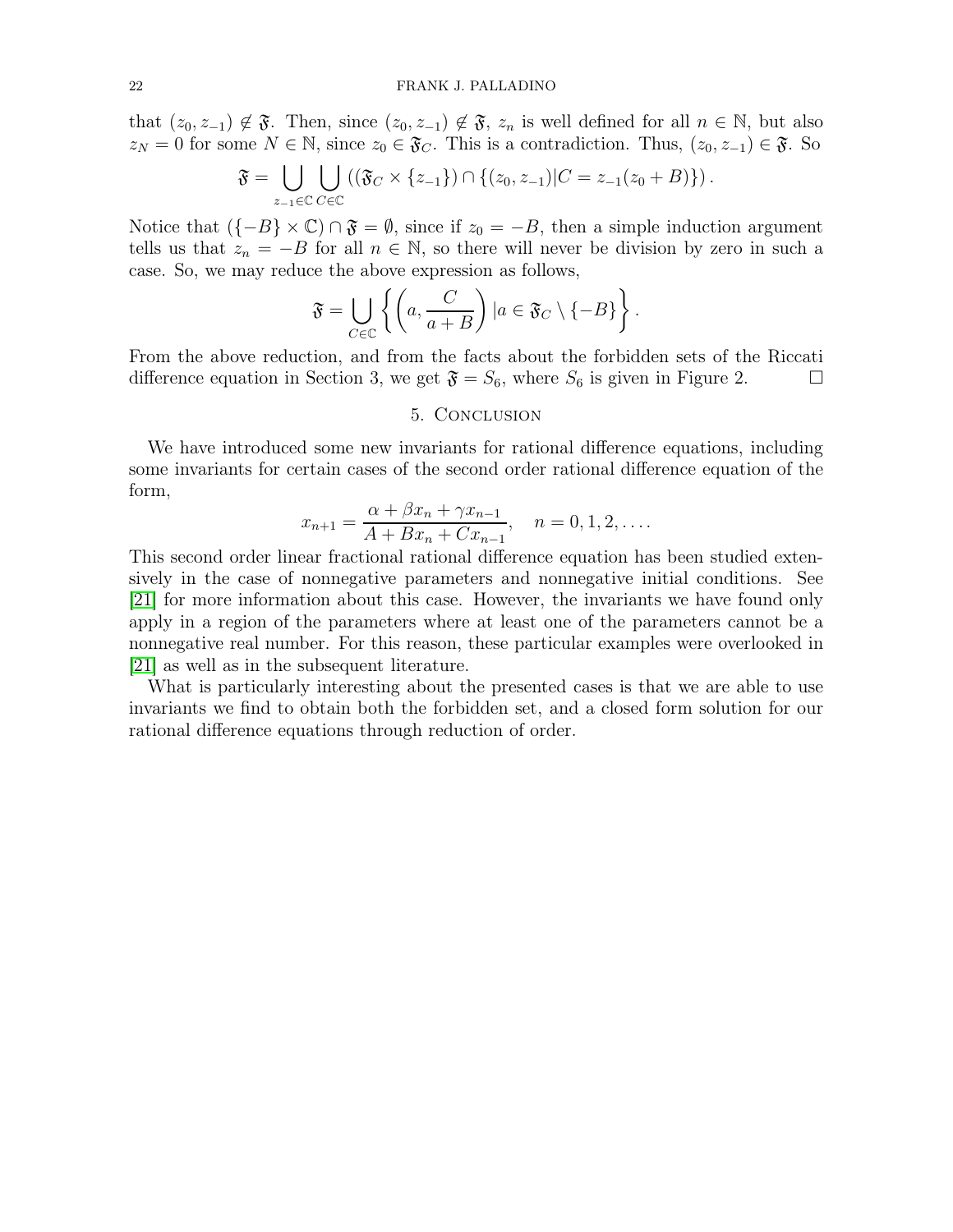$$
\begin{pmatrix}\n\overline{y} & \overline{y} & \overline{y} & \overline{y} \\
\frac{D-1}{B} & \overline{y} & \frac{D-1}{B} & \frac{D-1}{B} \\
\frac{D-1}{B} & \overline{y} & \frac{D-1}{B} & \frac{D-1}{B} \\
\frac{D-1}{B} & \overline{y} & \frac{D-1}{B} & \frac{D}{B}\n\end{pmatrix}
$$
\n
$$
\begin{pmatrix}\n\overline{y} & \overline{y} & \overline{y} \\
\frac{D-1}{B} & \overline{y} & \frac{D}{B} & \frac{D}{B} \\
\frac{D}{B} & \overline{y} & \frac{D}{B} & \frac{D}{B} & \frac{D}{B}\n\end{pmatrix}
$$
\n
$$
\begin{pmatrix}\n\overline{y} & \overline{y} & \frac{D}{B} & \frac{D}{B} \\
\frac{D}{B} & \frac{D}{B} & \frac{D}{B} & \frac{D}{B}\n\end{pmatrix}
$$

$$
S_{1} = \left\{ \left(0, \frac{-1}{B}\right) \right\} \bigcup \left\{ \left(\frac{-1}{B}\left(\frac{n+1}{n}\right), \frac{-1}{B}\right) | n \in \mathbb{N} \right\} \bigcup \left\{ \left(\frac{-1}{B}, \frac{-1}{B}\left(\frac{n+1}{n}\right)\right) | n \in \mathbb{N} \right\} \bigcup \left\{ \left(\frac{-1}{B}, \frac{-1}{B}\left(\frac{n+1}{n}\right)\right) | n \in \mathbb{N} \right\} \bigcup \left\{ \left(\frac{n}{B}, \frac{DBa - Ba - 1}{B^2a + B}\right) \right\} a \in \left\{ \frac{-2}{B} \left(\frac{\left(1 + \sqrt{1 - \frac{4}{D}}\right)^{n-1} - \left(1 - \sqrt{1 - \frac{4}{D}}\right)^{n-1}}{\left(1 - \sqrt{1 - \frac{4}{D}}\right)^n - \left(1 - \sqrt{1 - \frac{4}{D}}\right)^n} \right) + \frac{D - 1}{B} \right\} n \in \mathbb{N} \right\} \setminus \left\{0, \frac{-1}{B}\right\}
$$
  

$$
\bigcup_{D \in (0,4)} \left\{ \left(a, \frac{DBa - Ba - 1}{B^2a + B}\right) \right| a \in \left\{ \frac{-D}{B} \left(1 - \sqrt{\frac{4}{D} - 1} \cot\left(n \cdot \arccos\left(\frac{\sqrt{D}}{2}\right)\right)\right) + \frac{D - 1}{B} \right| n \in \mathbb{N} \right\} \setminus \left\{0, \frac{-1}{B}\right\} \right\}
$$
  

$$
S_{2} = \left\{ \left(\frac{-1}{B}, 0\right) \right\} \bigcup \left\{ \left(0, \frac{1}{Bn}\right) | n \in \mathbb{N} \right\} \bigcup \left\{ \left(\frac{1}{Bn}, 0\right) | n \in \mathbb{N} \right\} \bigcup
$$
  

$$
\bigcup_{D \in \mathbb{C} \setminus \left(\left(-\infty, \frac{-1}{4}\right) \cup \{0\}\} \right) \left\{ \left(a, \frac{Ba + 1}{DB^{2a}}\right) \right| a \in \left\{ \frac{2}{B} \left(\frac{\left(1 + \sqrt{
$$

ON INVARIANTS AND FORBIDDEN SETS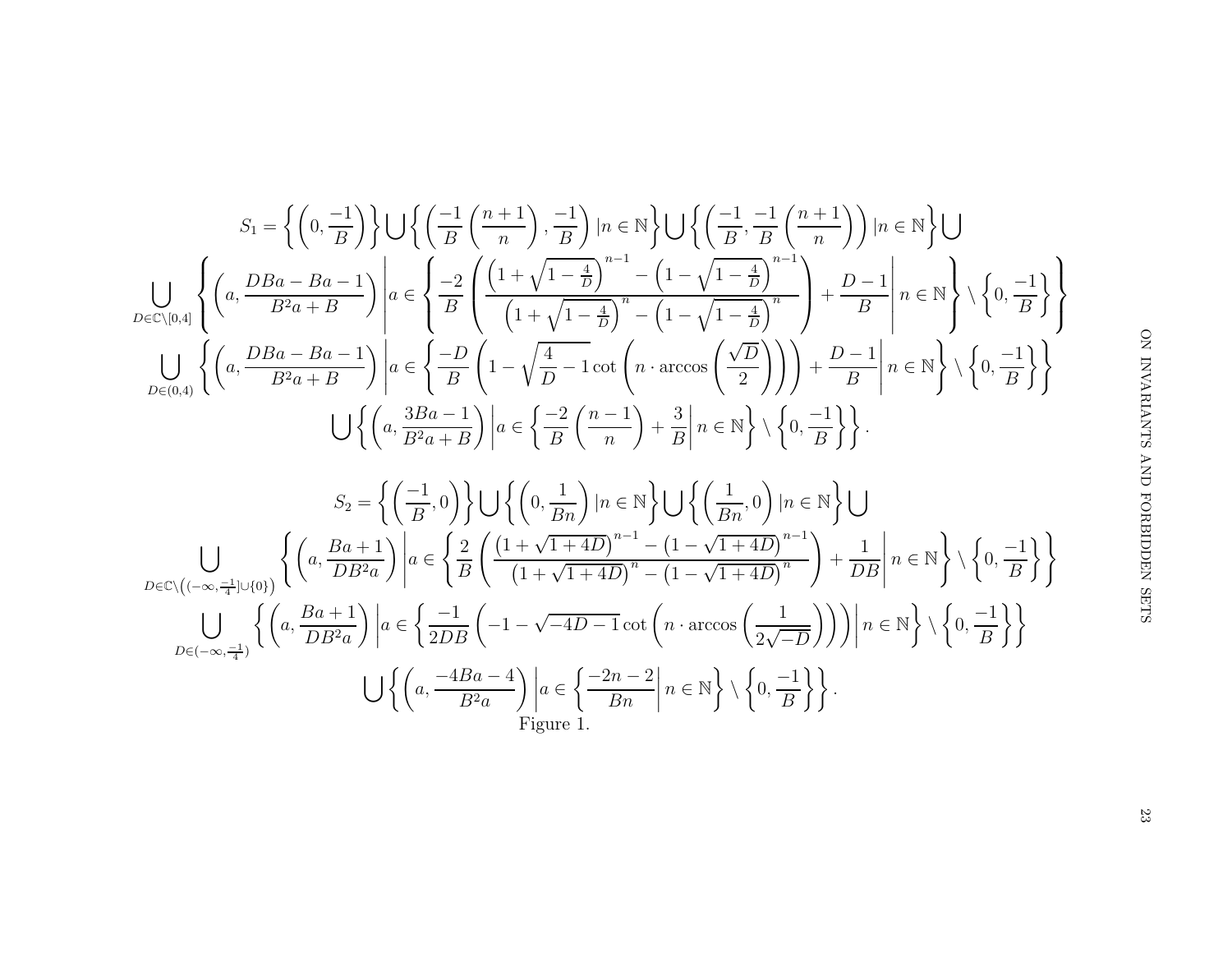$$
S_3 = \bigcup_{C \neq 1} \left\{ \left( \frac{B - BC^n}{C^n - C^{n+1}}, \frac{B - BC^{n+1}}{C^{n+1} - C^{n+2}} \right) | n \in \mathbb{N} \right\} \bigcup (\{0\} \times \mathbb{C}) \bigcup (\mathbb{C} \times \{0\}) \bigcup \{(nB, nB + B) | n \in \mathbb{N} \}.
$$
  
\n
$$
S_4 = \bigcup_{C \neq 1} \left\{ \left( \frac{B - BC^{n+1}}{C - 1}, \frac{B - BC^{n+2}}{C - 1} \right) | n \in \mathbb{N} \right\} \bigcup (\{-B\} \times \mathbb{C}) \bigcup (\mathbb{C} \times \{-B\}) \bigcup \{(-nB - B, -nB - 2B) | n \in \mathbb{N} \}.
$$
  
\n
$$
S_5 = \{-B, -B\} \bigcup \left\{ \left( a, \frac{B^2}{-4a} - B \right) \bigg| a \in \left\{ \frac{-Bn - B}{2n} \bigg| n \in \mathbb{N} \right\} \right\} \bigcup
$$
  
\n
$$
\bigcup_{D \in \mathbb{C} \setminus ((-\infty, \frac{-1}{4} \cup \{0\})} \left\{ \left( a, \frac{DB^2}{a} - B \right) \bigg| a \in \left\{ -2DB \left( \frac{(1 + \sqrt{1 + 4D})^{n-1} - (1 - \sqrt{1 + 4D})^{n-1}}{(1 + \sqrt{1 + 4D})^n - (1 - \sqrt{1 + 4D})^n} \right) - B \bigg| n \in \mathbb{N} \right\} \setminus \{0\} \right\}.
$$
  
\n
$$
S_6 = \{0, 0\} \bigcup \left\{ \left( a, \frac{DB^2}{a} - B \right) \bigg| a \in \left\{ \frac{B}{2} \left( -1 - \sqrt{-4D - 1} \cot \left( n \cdot \arccos \left( \frac{1}{2\sqrt{-D}} \right) \right) \right) \bigg| n \in \mathbb{N} \right\} \setminus \{0\} \right\}.
$$
  
\n
$$
S_6 = \{0, 0\} \bigcup \left\{ \left( a, \frac{-B
$$

Figure 2.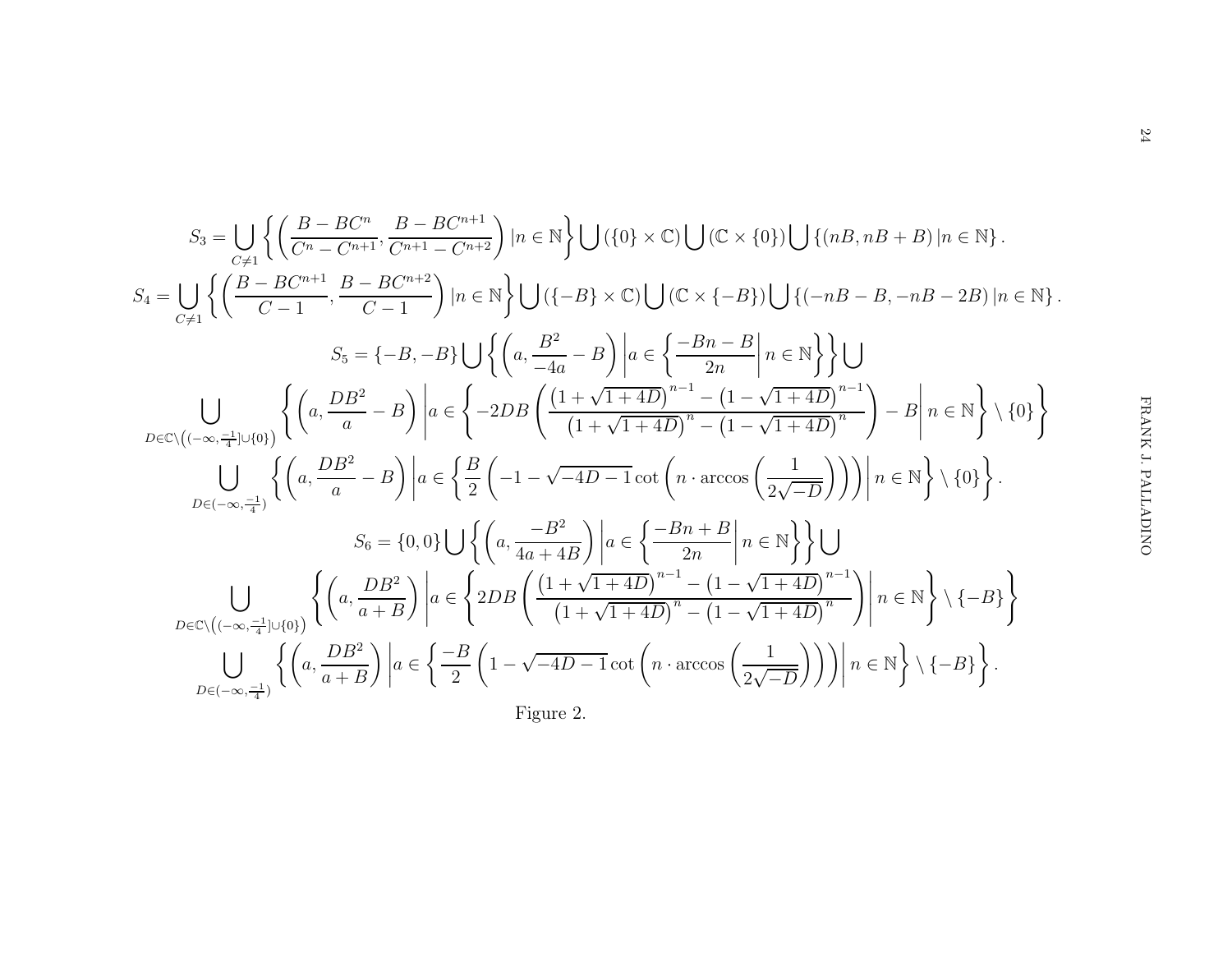#### **REFERENCES**

- [1] E. Barbeau, B. Gelford, and S. Tanny, Periodicities of solutions of the generailzed Lyness equation, J. Difference Equ. Appl. 1(1995), 291-306.
- [2] G. Bastien and M. Rogalski, Global behavior of the solutions of Lyness' difference equation  $u_{n+2}u_n = u_{n+1} + a$ , J. Difference Equ. Appl. 11(2004), 997-1003.
- <span id="page-24-2"></span>[3] G. Bastien and M. Rogalski, Global behavior of the solutions of the  $k$ -lacunary order  $2k$  Lyness' difference equation  $u_n = \frac{u_{n-k}+a}{u_{n-1}}$  $u_{u_1-2k}^{u_1-k+1}$  in  $R_*^+$  and of other more general equations, J. Difference Equ. Appl. **13**(2007), 79-88.
- [4] E. Camouzis and G. Ladas, Dynamics of Third-Order Rational Difference Equations with Open Problems and Conjectures, Chapman & Hall/CRC Press, Boca Raton, 2007.
- [5] E. Camouzis and R. DeVault, The forbidden set of  $x_{n+1} = p + \frac{x_{n-1}}{x_n}$  $\frac{n-1}{x_n}$ , Special Session of the American Mathematical Society Meeting, Part II, San Diego, 2002.
- [6] A. Cima, A. Gasull, and V. Mañosa, Dynamics of rational discrete dynamical systems via first integrals, Int. J. Bifurcations and Chaos in Appl. Sci. Engrg. 16(2006), 631-645.
- [7] A. Cima, A. Gasull, and V. Mañosa, Global periodicity and complete integrability of discrete dynamical systems, J. Difference Equ. Appl. 12(2006), 697-716.
- <span id="page-24-0"></span>[8] A. Cima, A. Gasull, and V. Mañosa, Dynamics of the third order Lyness' difference equations, J. Difference Equ. Appl.  $13(2007)$ , 855-884.
- <span id="page-24-5"></span>[9] A. Cima, A. Gasull, and V. Mañosa, Studying discrete dynamical systems through differential equations, J. Differential Equations 244(2008), 630-648.
- <span id="page-24-3"></span>[10] A. Cima, A. Gasull, and V. Mañosa, Some properties of the k-dimensional Lyness' map, J. Phys. A: Math. Theor.  $41(2008)$ , 285-205.
- [11] M. Dehghan, C.M. Kent, R. Mazrooei-Sebdani, N.L. Ortiz, and H. Sedaghat, Dynamics of rational difference equations containing quadratic terms, J. Difference Equ. Appl. 14(2008), 191-208.
- <span id="page-24-4"></span>[12] M. Gao, Y. Kato, and M. Ito, Some invariants for the kth-order Lyness equation, Appl. Math. *Lett.*  $17(2004)$ ,  $1183-1189$ .
- [13] E.A. Grove, E.J. Janowski, C.M. Kent, and G. Ladas, On the rational recursive sequence  $x_{n+1} =$  $\frac{\alpha x_n + \beta}{(\gamma x_n + \delta)x_{n-1}},$  Commun. Appl. Nonlinear Anal. 1(1994), 61-72.
- <span id="page-24-7"></span>[14] E.A. Grove, Y. Kostrov, and S.W. Schultz, On Riccati difference equations with complex coefficients, Difference Equations and Applications , 195-202 Uğur-Bahçeşehir Univ. Publ. Co., Istanbul, 2009.
- [15] E.A. Grove and G. Ladas, Periodicities in Nonlinear Difference Equations, Chapman & Hall/CRC Press, Boca Raton, 2005.
- <span id="page-24-8"></span>[16] E.A. Grove, G. Ladas, L.C. McGrath, and C.T. Teixeira, Existence and behavior of solutions of a rational system, Commun. Appl. Nonlinear Anal. 8(2001), 1-25.
- <span id="page-24-6"></span>[17] D. Jogia, J.A.G. Roberts, and F. Vivaldi, An algebraic geometric approach to integrable maps of the plane, J. Phys. A: Math. Gen. 39(2006), 1133-1149.
- [18] V.L. Kocic and G. Ladas, Global Behavior of Nonlinear Difference Equations of Higher Order with Applications, Kluwer Academic Publishers, Dordrecht, 1993.
- <span id="page-24-1"></span>[19] V.L. Kocic, G. Ladas, and I.W. Rodrigues, On rational recursive sequences , J. Math. Anal. Appl. 173(1993), 127-157.
- [20] M.R.S. Kulenović, Invariants and related Liapunov functions for difference equations, Appl. Math. *Lett.* **13** $(2000)$ , **1**-8.
- <span id="page-24-9"></span>[21] M.R.S. Kulenović and G. Ladas, Dynamics of Second Order Rational Difference Equations, Chapman & Hall/CRC Press, Boca Raton, 2002.